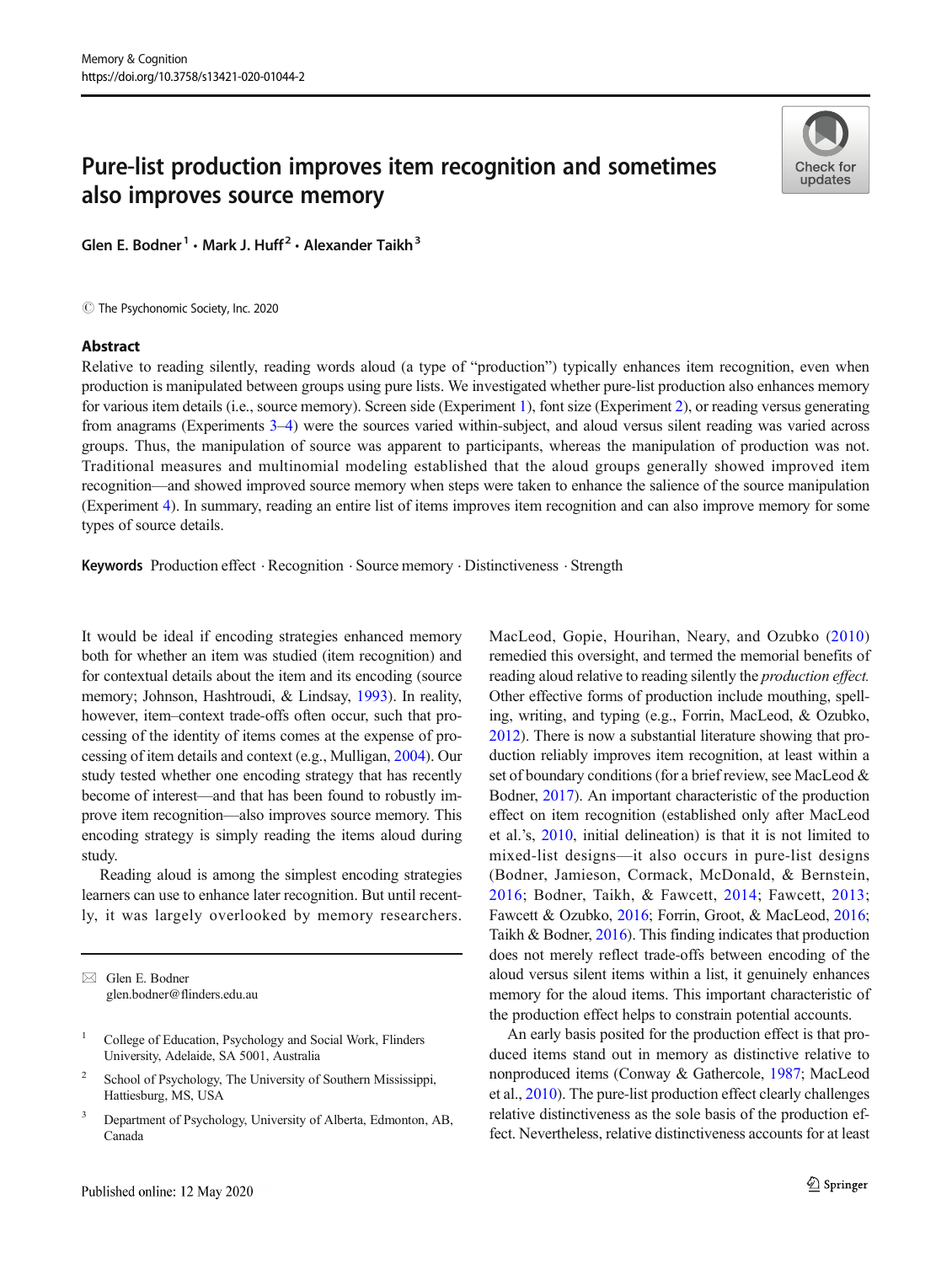two key findings. First, relative distinctiveness can account for why the production effect is typically larger within mixed lists than across pure lists (see Fawcett, [2013;](#page-11-0) Forrin et al., [2016](#page-12-0); cf. Bodner et al., [2016\)](#page-11-0). Second, it can account for the finding that production increases both recollection and familiarity for items in mixed lists (based on confidence ratings or remember/know judgments), but increases only the familiarity of items in pure lists (Fawcett & Ozubko, [2016\)](#page-11-0). This pattern supports a *dual-process account* of the production effect (see also Ozubko et al., [2012a](#page-12-0)). The dual-process account's explanation for the pure-list effect is analogous to the memorystrength account, which ascribes the pure-list effect to stronger memory representations being formed for produced items at encoding (Bodner & Taikh, [2012;](#page-11-0) Bodner et al., [2014](#page-11-0); Taikh & Bodner, [2016;](#page-13-0) cf. MacLeod et al., [2010](#page-12-0); Ozubko & MacLeod, [2010\)](#page-12-0). Because our study focuses on pure-list production, we jointly refer to these variants as the strength account.

Alternatively, the pure-list effect may be due to application of a global strategic decision-based process adopted during the recognition test. By a distinctiveness-heuristic account, participants base their recognition decisions on whether they can recollect having produced the items during encoding. This account has often been used to explain how distinctive encoding tasks reduce the Deese– Roediger–McDermott (DRM) associative-memory illusion (e.g., Dodson & Schacter, [2001;](#page-11-0) for a review, see Huff, Bodner, & Fawcett, [2015](#page-12-0)). Participants are said to apply a decision rule of the form "if I can recollect X, then the item must have been studied, otherwise it must be new", or at least they behave as though they have applied an explicit rule (see Taikh & Bodner, [2016](#page-13-0)).

To distinguish strength and distinctiveness-heuristic accounts of the pure-list production effect, Taikh and Bodner [\(2016\)](#page-11-0) gauged whether the pure-list effect survived when attempts were made to minimize use of a distinctiveness heuristic. To this end, across study trials, the pure-aloud and puresilent groups experienced a salient within-subjects source manipulation of either font size (small vs. large), generation (generate vs. read), or imagery (imagine referent vs. imagine uppercase). In this design, the source manipulations were salient to participants, whereas the production manipulation was not. Taikh and Bodner reasoned that the aloud groups would therefore be more likely to form a distinctiveness heuristic based on the salient source dimension than based on the nonsalient production dimension. If so, then the pure-list production effect should be eliminated. The results were mixed. Consistent with the strength account, the pure-list production effect persisted with font size and generation manipulations. But, consistent with the distinctiveness-heuristic account, the pure-list production effect was eliminated when the withinsubjects factor was imagery. Thus, the pure-list production effect appears to have multiple bases.

Importantly for present purposes, although Taikh and Bodner [\(2016\)](#page-11-0) collected old/new recognition judgments, they did not collect source judgments about item details (e.g., whether a recognized word had been studied in a small or large font). By doing so in the present study, we better tested the distinctiveness and strength accounts. By the strength account, there is no reason to expect that strengthening the representations of items through production should improve recollection of source information. It has been found that intentional binding of item and source dimensions at encoding can lead to accurate familiarity-based source judgments (e.g., Addante, Ranganath, & Yonelinas, [2012;](#page-11-0) Diana, Yonelinas, & Ranganath, [2008](#page-11-0)), but our paradigm did not involve "unitizing" the production task with the source dimensions. In contrast, if pure-list production enhances item recollection and/or reliance on a recollection-based distinctiveness heuristic, then source judgment accuracy might be higher in the aloud groups. If production facilitates access to encoding episodes, it might in turn facilitate source decisions about item details such as font size. Consistent with this possibility, studies have found evidence that episodic details about items and contexts can be bound together at encoding (Boywitt & Meiser, [2012a,](#page-11-0) [2012b;](#page-11-0) Meiser & Bröder, [2002;](#page-12-0) Starns & Hicks, [2005](#page-13-0)).

Only a few studies have examined how production affects source memory (Conway & Gathercole, [1987;](#page-11-0) Gathercole & Conway, [1988](#page-12-0); Ozubko, Gopie, & MacLeod, [2012b](#page-12-0); Ozubko, Major, & MacLeod, [2014](#page-13-0))—and all of these studies used a mixed-list design with source judgments about the production factor itself (i.e., silent vs. aloud). In these studies, source accuracy was greater for aloud than for silent items. However, the effects of encoding tasks on item recognition and source memory may be confounded (see Murnane & Bayan, [1996\)](#page-12-0), such that greater item recognition drives greater source accuracy. Furthermore, where memory strength is known to differ across source options, as in the case of aloud versus silent encoding, accurate source judgments might be made on the basis of item familiarity or strength rather than recollection. To address this issue, Ozubko et al. [\(2014,](#page-13-0) Experiment [3\)](#page-7-0) used Batchelder and Riefer's ([1990](#page-11-0)) multinomial-model approach to generate independent parameter estimates of item recognition, source memory, and response bias. Source memory was more accurate for aloud than silent items even when the strength of aloud and silent items was matched (via repetition of silent items). This finding is consistent with mixed-list production enhancing relative distinctiveness (e.g., MacLeod et al., [2010](#page-12-0)) and/or recollection (Fawcett & Ozubko, [2016\)](#page-11-0), but it does not speak to the role of recollection in the pure-list production effect.

The effects of other encoding strategies on source memory have been studied. Mulligan ([2004\)](#page-12-0) compared the effects of reading versus generating items via cues (e.g., open–c\_\_\_\_; close) on memory for extrinsic versus intrinsic item details (i.e., details that are part of the item's context vs. perceptual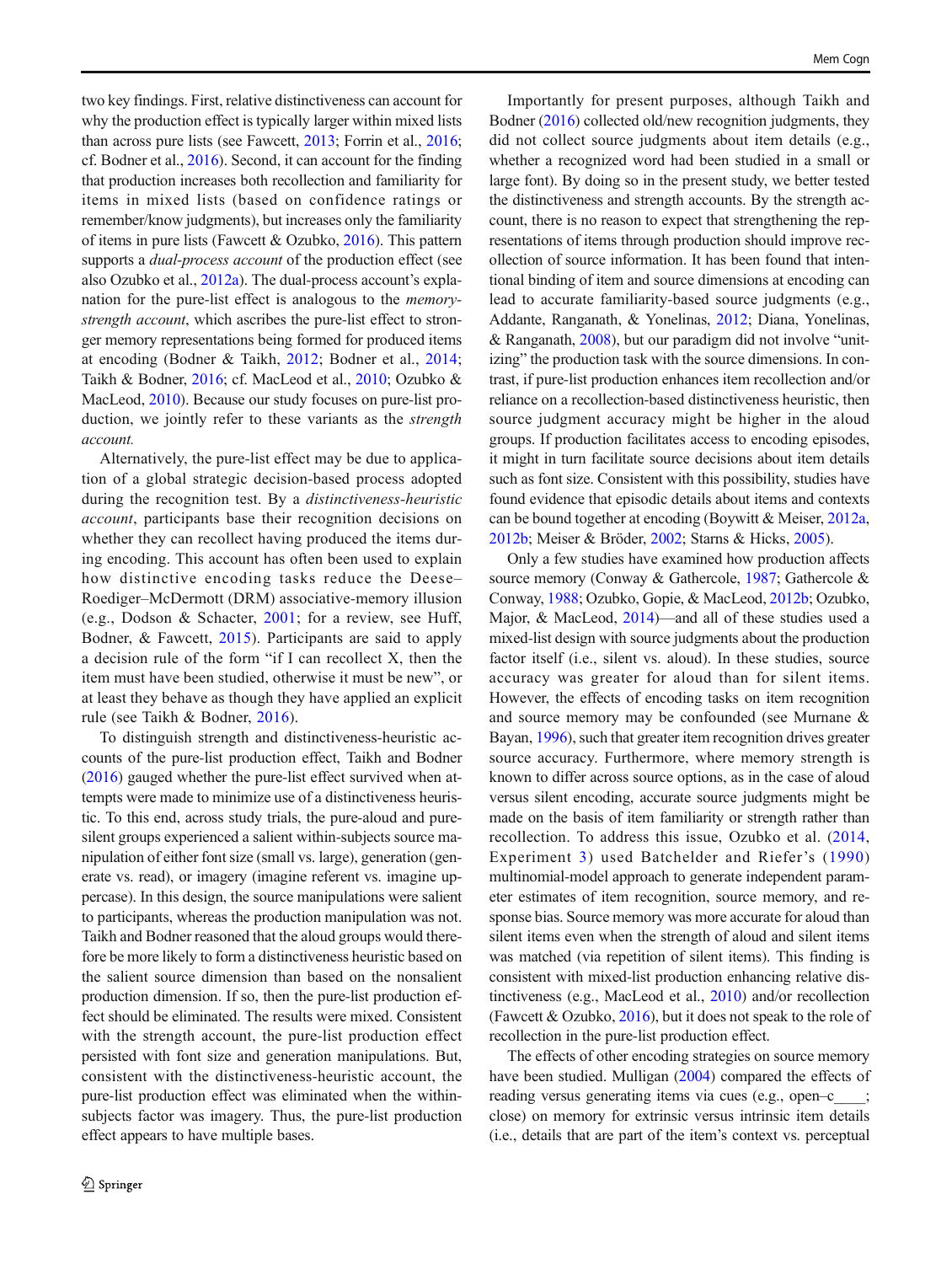<span id="page-2-0"></span>details about the items themselves). Generation improved item recognition (i.e., the generation effect; Slamecka & Graf, [1978\)](#page-13-0), but did not improve source memory for extrinsic item details (left vs. right screen side, background color, cue-word color). In contrast, generation impaired source memory for an intrinsic item detail (font color). This dissociation between item recognition and source memory held whether generation was varied within or between subjects. Mulligan interpreted this pattern using a processing account in which generation impairs perceptual encoding of items, but has no influence on the encoding of extrinsic/context information. A host of studies have since debated the robustness of this account (vs. other accounts, such as an item–context trade-off account) as a function of various encoding and retrieval conditions (McCurdy, Leach, & Leshikar, [2017](#page-12-0); Mulligan, [2011;](#page-12-0) Mulligan, Lozito, & Rosner, [2006;](#page-12-0) Nieznański, [2011,](#page-12-0) [2012,](#page-12-0) [2014;](#page-12-0) Overman, Richard, & Stephens, [2017](#page-12-0); Riefer, Chien, & Reimer, [2007\)](#page-13-0). Importantly, unlike for generation (in which the item is not presented), production would not be expected to lead to impaired perceptual processing during encoding.

The benefit of survival-related processing of items (vs. a control task) on memory in a mixed list has also been shown to extend to source memory about the encoding task (Kroneisen & Bell, [2018](#page-12-0); Misirlisoy, Tanyas, & Atalay, [2019\)](#page-12-0). Whether survival processing enhances source memory for item details, and whether it does so in a pure-list design, have not yet been explored. As a third example, Wammes et al. [\(2018\)](#page-13-0) found mixed evidence that the memory advantage from drawing (vs. writing) items at study in a mixed-list design extended to source memory for the encoding task.

In sum, our experiments are the first to examine whether reading an entire list of items aloud enhances memory for source details. In Experiment 1, the source dimension was screen side, an extrinsic item detail (Mulligan [2004,](#page-12-0) [2011](#page-12-0); cf. Mather, [2007](#page-12-0)). In Experiment [2,](#page-6-0) we varied font size, an intrinsic item detail. In Experiments [3](#page-7-0) and [4,](#page-8-0) we varied generation, an extrinsic processing-related detail. We report both measure-based analyses of item recognition and source memory and multinomial-model-based analyses. We expected to replicate the pure-list production effect on item recognition. Enhanced source memory for item details would suggest that production may sponsor use of a recollection-based distinctiveness heuristic, whereas enhanced source memory would not be expected if production merely strengthens items' representations in memory.

### Experiment 1: Screen side

In Experiment 1, the within-subjects source factor was left versus right screen side at study (e.g., Mulligan, [2004](#page-12-0)). Separate groups read all of the study list words aloud or silently. At test, half made only recognition judgments (as in

Taikh & Bodner, [2016](#page-13-0)), and half made recognition and source judgments indicating which screen side recognized words had appeared on at study. Thus, we used a 2 (production: silent vs. aloud)  $\times$  2 (test type: no-source vs. source)  $\times$  2 (source: left vs. right) design; production and test type were varied between groups, and screen side was varied within each group. Test type was included in Experiment 1 to test whether making source judgments influences the pure-list production effect on recognition. For example, production might lead the aloud group to focus on trying to recollect screen side rather than production at test, which might reduce the pure-list production effect (see Taikh & Bodner, [2016](#page-13-0)). On the other hand, if the pure-list production effect simply increases item strength (Fawcett & Ozubko,  $2016$ ), then the effect should be similar in the source and no-source groups.

#### Method

Participants University of Calgary undergraduates participated for course credit in one of Experiments 1–[4a.](#page-8-0) Participants in Experiment 1 were randomly assigned to the no-source/ silent, no-source/aloud, source/silent, or source/aloud group (32 per group). A sensitivity analysis using G\*POWER (Erdfelder, Faul, & Buchner, [1996\)](#page-11-0), indicated that this sample size had sufficient power (.80) to detect medium-sized or larger effects (Cohen's  $d > .48$ ) for main effects and interactions.

Stimuli and design The stimuli were 100 nouns, 5–8 letters in length, used previously (e.g., Taikh & Bodner, [2016\)](#page-13-0), which were split into four sets. At study, one set was shown on the left and another on the right, randomly mixed. At test, these 50 studied words were randomly mixed, with the remaining 50 words serving as lures. Set assignment was counterbalanced.

Procedure The procedure followed Taikh and Bodner [\(2016\)](#page-11-0), except (1) the source manipulation was screen side (after Mulligan, [2004\)](#page-12-0), and (2) the source groups made source judgments. Participants were tested individually in lab via computer with the experimenter present. They were asked to study a list of words for an unspecified memory test. They were not asked to encode screen side. Each study list word was presented for 2 s, in black 36-point Arial font, on either the left or right side of the screen, followed by a .5-s blank screen. The aloud group read each word aloud, and the silent group read each word silently without mouthing/whispering. The test phase immediately followed. Words were presented individually in the center of the screen in black 36-point Arial font, along with the cues OLD and NEW. Via key press, participants indicated whether the word was old or new. In the source groups, when a word was deemed old, the cues LEFT and RIGHT then appeared on the screen and participants indicated via key press whether the word had appeared on the left or right side of the screen at study (guessing if necessary).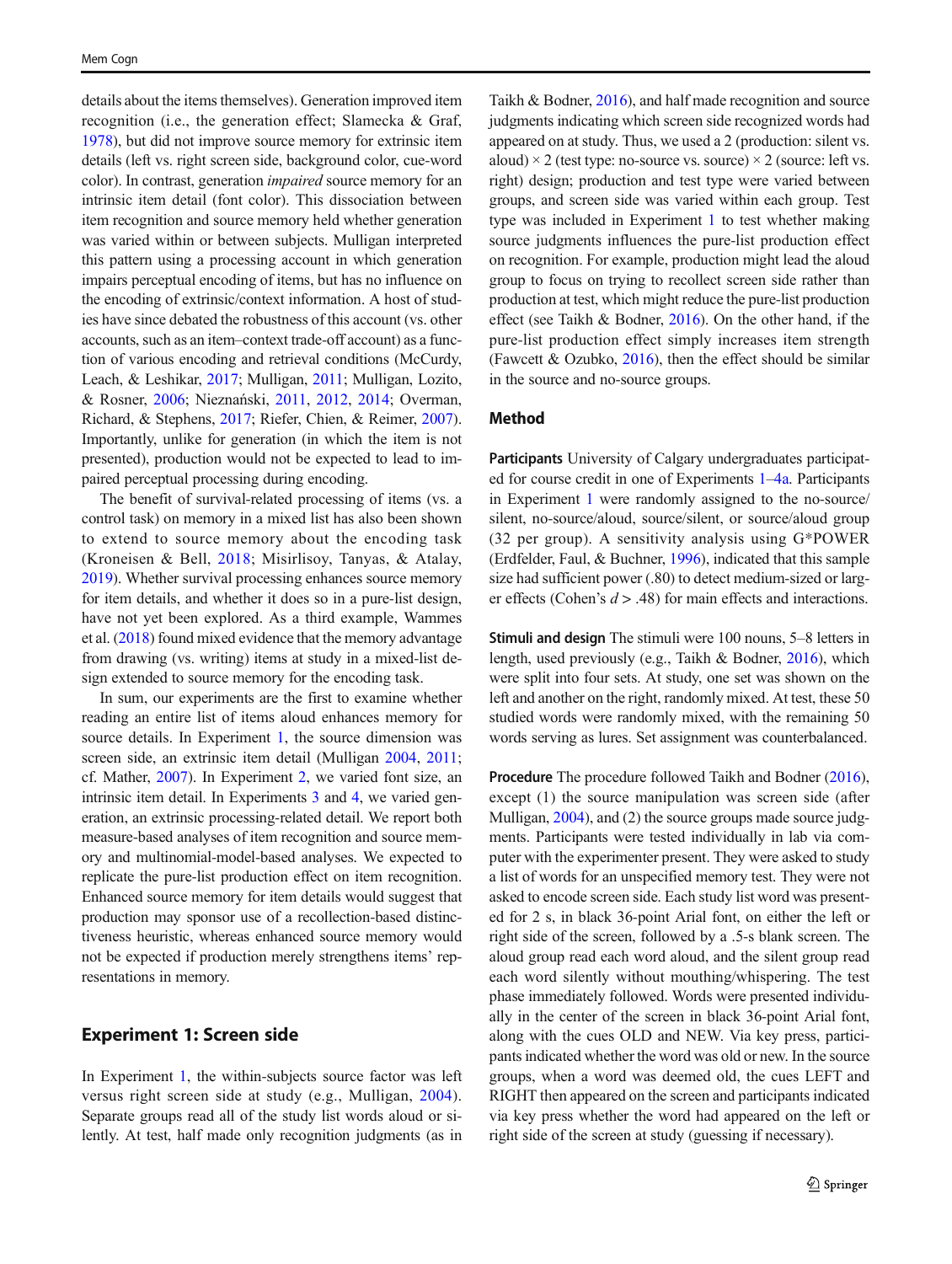#### <span id="page-3-0"></span>Results

Measure-based analyses of item recognition and source memory For significant comparisons, partial eta-squared  $(\eta_p^2)$  is reported as a measure of effect size for analyses of variance (ANOVAs) and Cohen's d for t tests. All nonsignificant comparisons were further tested using a Bayesian estimate of the strength of evidence supporting the null hypothesis (Masson, [2011;](#page-12-0) Wagenmakers, [2007\)](#page-13-0). This analysis compares a model that assumes an effect with a model that assumes a null effect. The analysis produces a Bayesian estimate termed  $p<sub>BIC</sub>$  (Bayesian information criterion), which is the probability that a null effect is retained. The  $p_{\text{BIC}}$  estimate is sensitive to sample size, thereby increasing confidence in null effects reported. Our  $p<sub>BIC</sub>$  analysis therefore supplements null effects found using traditional null-hypothesis-significance testing.

We used d', a signal-detection measure of discrimination, for our measure-based analysis of whether production enhanced item recognition. Floor false alarms and ceiling hit rates were adjusted using a 1/2N correction (Macmillan & Creelman, [1991\)](#page-12-0). Table 1 provides the mean hit and falsealarm rates and d′s for each experiment. Mean d′ was analyzed using a 2 (production: silent vs. aloud)  $\times$  2 (test type: nosource vs. source)  $\times$  2 (source: left vs. right) mixed-factor ANOVA. As expected, there was a pure-list production effect, reflecting better discrimination in the aloud (vs. silent) groups  $(2.22 \text{ vs. } 1.89), F(1, 124) = 6.58, MSE = 1.08, p = .01, \eta_p^2 =$ .05. The test type effect reflected poorer discrimination in the source (vs. no-source) groups (1.92 vs. 2.19),  $F(1, 124) =$ 4.30,  $MSE = 1.08$ ,  $p = .04$ ,  $\eta_p^2 = .03$ . Critically, the pure-list production effect was of similar magnitude in the no-source and source groups ( $F < 1$ ,  $p_{BIC} = .88$ ). Thus, the addition of source judgments did not influence the pure-list production effect. Discrimination was not significantly different for words presented on the left versus right side of the screen (2.09 vs. 2.02),  $F(1, 124) = 3.21$ ,  $MSE = 0.12$ ,  $p = .08$ ,  $\eta_p^2 = .03$ . The other interactions were not significant ( $Fs < 1.79$ ;  $ps > .19$ ;  $p_{\rm BICs} > .82$ ).

Figure [1](#page-4-0) provides the mean proportion of each source judgment for each item type. For our measure-based analysis of whether production enhances source memory, following Mulligan ([2004\)](#page-12-0), an identification-of-origin (IO) score was calculated for each participant in the source groups by dividing the number of correct source judgments for studied words by the number of correctly recognized words. Table [2](#page-4-0) provides the mean source accuracy for aloud and silent source groups for each experiment. Accuracy was above chance (.5)

| Table 1. | Experiments 1–4b: Mean ( $\pm$ 95% CI) proportions of hits, false alarms, and discrimination (d') |  |  |  |  |  |  |  |
|----------|---------------------------------------------------------------------------------------------------|--|--|--|--|--|--|--|
|----------|---------------------------------------------------------------------------------------------------|--|--|--|--|--|--|--|

| Experiment/group/source                    | <b>Hits</b> |           | False alarms |           | Discrimination $(d')$ |            |  |
|--------------------------------------------|-------------|-----------|--------------|-----------|-----------------------|------------|--|
|                                            | Silent      | Aloud     | Silent       | Aloud     | Silent                | Aloud      |  |
| Exp. 1: Screen side                        |             |           |              |           |                       |            |  |
| No-source group                            |             |           |              |           |                       |            |  |
| Left                                       | .76(.06)    | .77(0.06) | .14(.04)     | .09(0.02) | 2.04(.29)             | 2.41(.25)  |  |
| Right                                      | .71(0.06)   | .78(.06)  | .14(.04)     | .09(0.02) | 1.88(.31)             | 2.43(.27)  |  |
| Source group                               |             |           |              |           |                       |            |  |
| Left                                       | .68(.08)    | .72(.04)  | .13(0.04)    | .10(04)   | 1.87(.27)             | 2.06(.22)  |  |
| Right                                      | .64(.08)    | .71(0.04) | .13(0.04)    | .10(04)   | 1.76(.29)             | 2.00(.18)  |  |
| Exp. 2: Font size                          |             |           |              |           |                       |            |  |
| Small                                      | .64(.06)    | .71(0.06) | .12(.02)     | .11(.04)  | 1.73(.24)             | 2.06(.25)  |  |
| Large                                      | .69(.06)    | .70(0.06) | .12(.02)     | .11(0.04) | 1.86(.23)             | 2.12(.29)  |  |
| Exp. 3: Generation                         |             |           |              |           |                       |            |  |
| Read                                       | .66(.08)    | .71(0.06) | .19(0.06)    | .15(.04)  | 1.51(.27)             | 1.78(.24)  |  |
| Generate                                   | .87(.04)    | .92(.02)  | .19(0.06)    | .15(.04)  | 2.27(.24)             | 2.70(.25)  |  |
| Exp. 4a: Enhanced generation               |             |           |              |           |                       |            |  |
| Read                                       | .56(.06)    | .61(.06)  | .17(0.04)    | .13(0.02) | 1.20(.20)             | 1.55(.25)  |  |
| Generate                                   | .88(.04)    | .94(0.02) | .17(0.04)    | .13(02)   | 2.42(.25)             | 2.95(.25)  |  |
| Exp. 4b: Enhanced generation (replication) |             |           |              |           |                       |            |  |
| Read                                       | .60(.06)    | .66(.06)  | .23(0.05)    | .15(.04)  | 1.15(.22)             | 1.63(0.23) |  |
| Generate                                   | .86(.04)    | .93(0.03) | .23(0.05)    | .15(.04)  | 2.07(.26)             | 2.77(.25)  |  |

Note. The false-alarm rate for each group is repeated for both levels of the within-subjects factor to indicate that new items cannot be ascribed to these levels given that they were not studied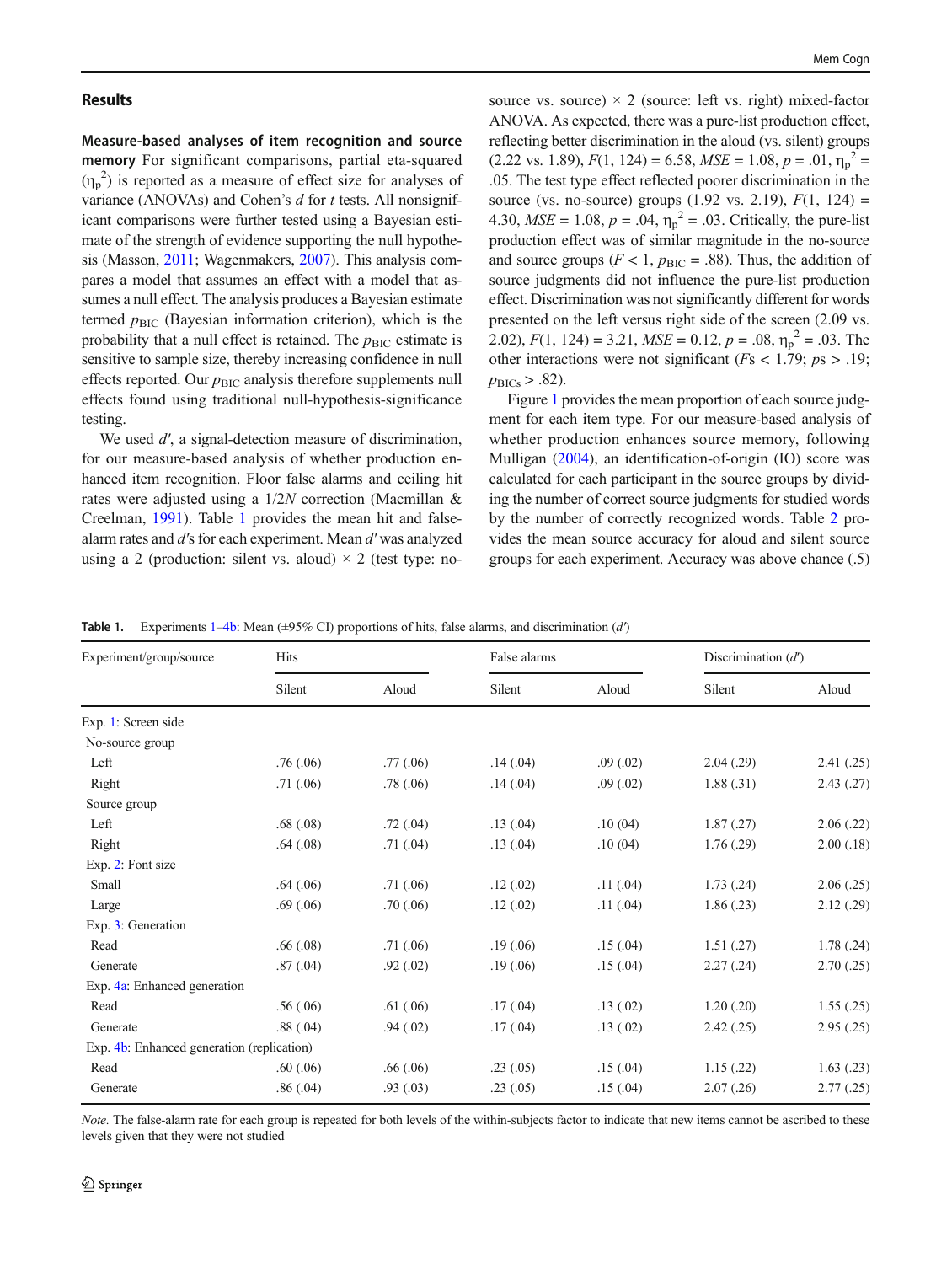<span id="page-4-0"></span>



Experiment 3: Generation



Fig. 1 Mean proportion of source judgments (and 95% CI) by experiment, group, and item type (L/R = left/right; S/L = small/large; Gen = generate)

**Table 2.** Experiments  $1-4b$  $1-4b$  $1-4b$ : Mean  $(± 95\%$  CI) identification-of-origin (IO) proportion correct

|                                            | Group     |           |  |  |
|--------------------------------------------|-----------|-----------|--|--|
| Experiment                                 | Silent    | Aloud     |  |  |
| Exp. 1: Screen Side                        | .66(0.04) | .64(0.04) |  |  |
| Exp. 2: Font Size                          | .63(0.04) | .65(.04)  |  |  |
| Exp. 3: Generation                         | .81(.04)  | .82(0.04) |  |  |
| Exp. 4a: Enhanced generation               | .75(.04)  | .82(0.04) |  |  |
| Exp. 4b: Enhanced generation (replication) | .72(0.05) | .78(.04)  |  |  |

Experiment 1: Screen Side Experiment 4A: Enhanced Generation



# Experiment 2: Font Size Experiment 4B: Enhanced Generation



for both the aloud group,  $t(31) = 7.10$ ,  $SEM = .02$ ,  $p < .001$ , d  $= 1.26$ , and the silent group,  $t(31) = 7.69$ ,  $SEM = .02$ ,  $p < .001$ ,  $d = 1.36$ , indicating reliable source memory for screen side. However, memory for screen side was equivalent in the aloud and silent groups (.64 vs. .66), thus production did not improve memory for this item detail ( $t < 1$ ,  $p_{\text{BIC}} = .87$ ).

Multinomial-model-based analyses of item recognition and source memory Following studies of generation (e.g., Mulligan, [2004;](#page-12-0) Nieznański, [2011](#page-12-0)) and survival processing (e.g., Kroneisen & Bell, [2018](#page-12-0); Misirlisoy et al., [2019\)](#page-12-0), we also conducted multinomial-model-based analyses (Batchelder & Riefer, [1990](#page-11-0); Dodson, Prinzmetal, & Shimamura, [1998](#page-11-0)). This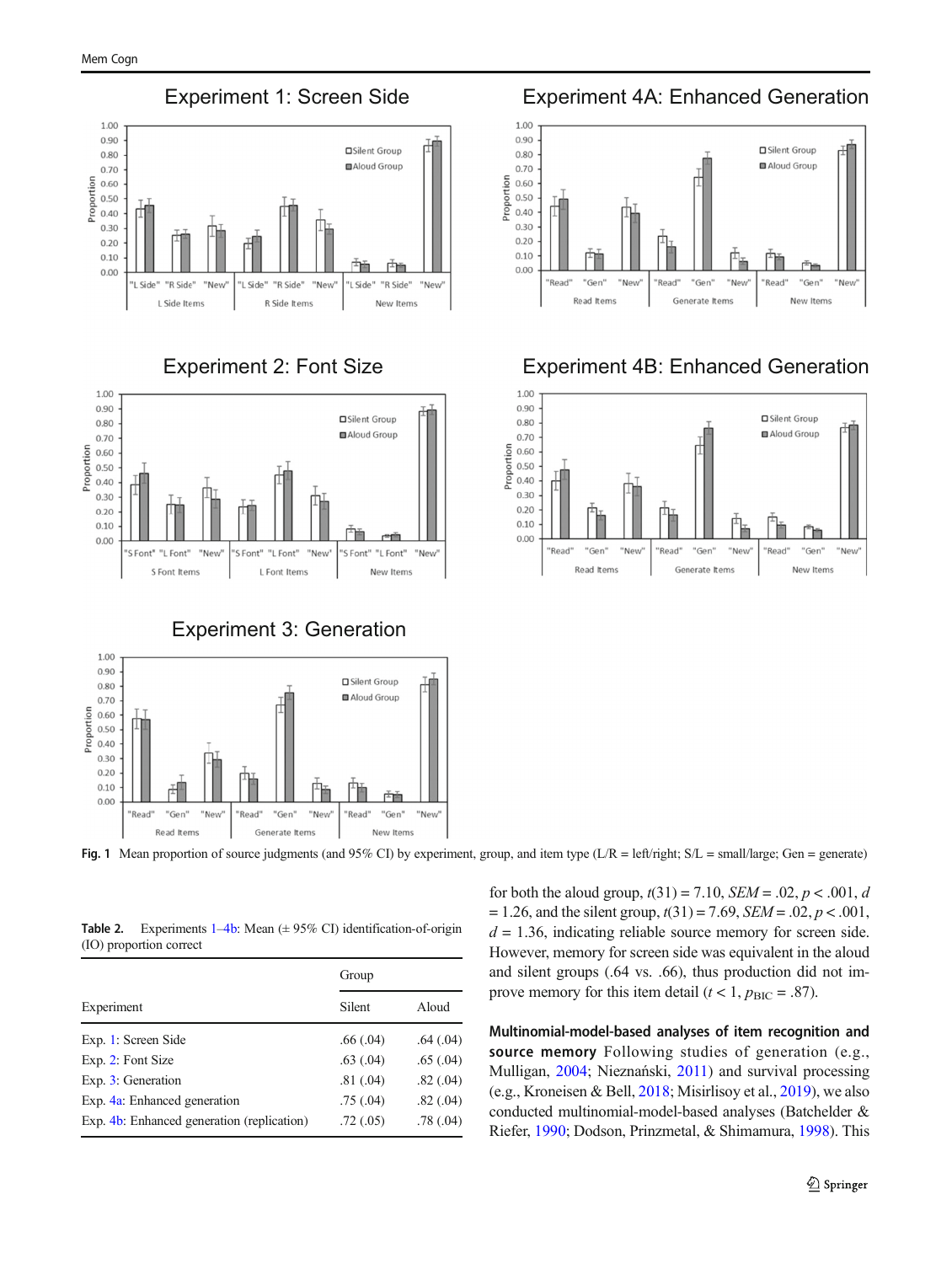approach allowed estimation of separate parameters associated with item recognition and source memory, while isolating potential response biases in recognition and source judgments. This approach overcomes a known issue with the IO and other typical source measures, namely their confounding of item recognition and source memory (see Murnane & Bayan, [1996\)](#page-12-0).

Parameter processing trees used in the multinomial-model analyses followed Dodson et al. [\(1998](#page-11-0)) and are shown in Table 3. During the test phase, participants shown a studied word either recognize the word (parameters  $D_1$  and  $D_2$ ) or not  $(1 - D<sub>1</sub>$  or  $D<sub>2</sub>$ ). If they recognize it, they then either identify its source (parameters  $d_1$  and  $d_2$ ) or not (1 –  $d_1$  or  $d_2$ ). If they fail to identify its source, they will have a certain bias to guess Source 1 (parameter a) over Source 2  $(1 - a)$ . Whenever they fail to recognize the word (or if the word is new), they will have a certain bias to guess that it is old (parameter b) over new  $(1 - b)$ . If they guess that it is old, then will have a certain bias to guess Source 1 (parameter g) over Source 2 (1 – g). Otherwise, the item is deemed new. As outlined in Dodson et al. [\(1998](#page-11-0)), this model allows source-judgment biases to differ when recognition succeeds (parameter  $a$ ) versus when recognition fails but the person guesses that the word is old (parameter  $g$ ). In total, the aloud and silent groups each had seven parameters: two for item recognition for items from each source  $(D_1 \text{ and } D_2)$ , two for source memory for items

Table 3. Multinomial model of source judgments

| Item type | Parameter trees                         | Source judgment response |
|-----------|-----------------------------------------|--------------------------|
| Source 1  | $D_i \cdot d_i$                         | "Source 1"               |
|           | $D_1 \bullet (1-d_1) \bullet g$         | "Source 1"               |
|           | $D_1 \bullet (1-d_1) \bullet (1-g)$     | "Source 2"               |
|           | $(1-D_i)\bullet b\bullet g$             | "Source 1"               |
|           | $(1-D_1)\bullet b\bullet (1-g)$         | "Source 2"               |
|           | $(1-D_i) \cdot (1-b)$                   | "New"                    |
| Source 2  | $D_2 \bullet d_2$                       | "Source 2"               |
|           | $D_2 \cdot (1 - d_2) \cdot g$           | "Source 2"               |
|           | $D_2 \bullet (1 - d_2) \bullet (1 - g)$ | "Source 1"               |
|           | $(1-D_2)\bullet b\bullet g$             | "Source 2"               |
|           | $(1-D_2)\bullet b\bullet (1-g)$         | "Source 1"               |
|           | $(1-D_2) \cdot (1-b)$                   | "New"                    |
| New       | $b \cdot g$                             | "Source 1"               |
|           | $b \cdot (1-g)$                         | "Source 2"               |
|           | $1-h$                                   | "New"                    |
|           |                                         |                          |

Note. The model structure was identical for the aloud and silent groups.  $D_1/D_2$  = probability of recognition of items from Source 1 and Source 2;  $d_1/d_2$  = probability of source memory for items from Source 1 and Source 2;  $a$  = probability of guessing Source 1 when item recognition occurs;  $g =$ probability of guessing Source 1 when item recognition fails;  $b =$  probability of responding old when item recognition fails. See text, Dodson et al. ([1998](#page-11-0)), and Batchelder and Riefer [\(1990\)](#page-11-0) for details

from each source  $(d_1 \text{ and } d_2)$ , and three for the response biases described above  $(a, g, b)$ .

The fit of this model to the response frequency data for the source judgment responses is shown in the right column of Table 3. As detailed in Dodson et al. ([1998](#page-11-0)), fits were determined using the Solver function in Microsoft Excel and assessed using  $G<sup>2</sup>$  (the loglikelihood ratio statistic) as a goodness-of-fit measure. Under the assumption that item recognition was similar for the left and right screen side items, we constrained  $D_1 = D_2$  in each group (i.e., aloud, silent). We also assumed that source memory would be similar for left and right items, so we constrained  $d_1 = d_2$ . We also assumed that the bias toward Source 1 (here, left side; see Table [1](#page-3-0)) would be similar whether the item was recognized or not, so we constrained  $a = g$  in each group. This model, with eight free parameters, fit the data,  $G<sup>2</sup>(8) = 7.79 <$  chi-squared critical value 11.07.

We next tested two restricted versions of this model, which we dub the base model, as outlined in Table [4](#page-6-0). First, we tested whether the model fit under the additional assumption that there was no production effect on item recognition (NoPE-R model column in Table [4\)](#page-6-0), by constraining item recognition parameters in the aloud group to equal those in the silent group. The NoPE-R model, with seven free parameters, failed to fit the data,  $G^2(7) = 19.40$  > critical value 12.49. Thus, consistent with the d′ measure-based analyses, the modelbased analyses indicated a production effect on item recognition. Second, we tested whether the model fit under the assumption that there was no production effect on source memory (NoPE-S model column in Table [4](#page-6-0)), by constraining the source memory parameters in the aloud group to equal those in the silent group. The NoPE-S model, with seven free parameters, fit the data,  $G^2(7) = 9.43$  < critical value 12.59, and fit as well as the base model. Thus, consistent with the IO measure, the model-based approach indicated that there was a pure-list production effect on item recognition, but not on source memory.

#### **Discussion**

Both measure-based and model-based analyses indicated that pure-list production enhanced item recognition (e.g., Taikh & Bodner, [2016\)](#page-13-0), but did not enhance source memory for screen side. This pattern was also obtained for location judgments by Mulligan ([2004](#page-12-0), Experiment [4](#page-8-0)) when generation was manipulated between groups. Requiring a source judgment reduced recognition discrimination (cf. Mulligan, Besken, & Peterson, [2010\)](#page-12-0), but, importantly, the production effect on item recognition was similar whether or not source judgments were made.

The null effect of pure-list production on source memory fits with Fawcett and Ozubko's [\(2016\)](#page-11-0) claim that pure-list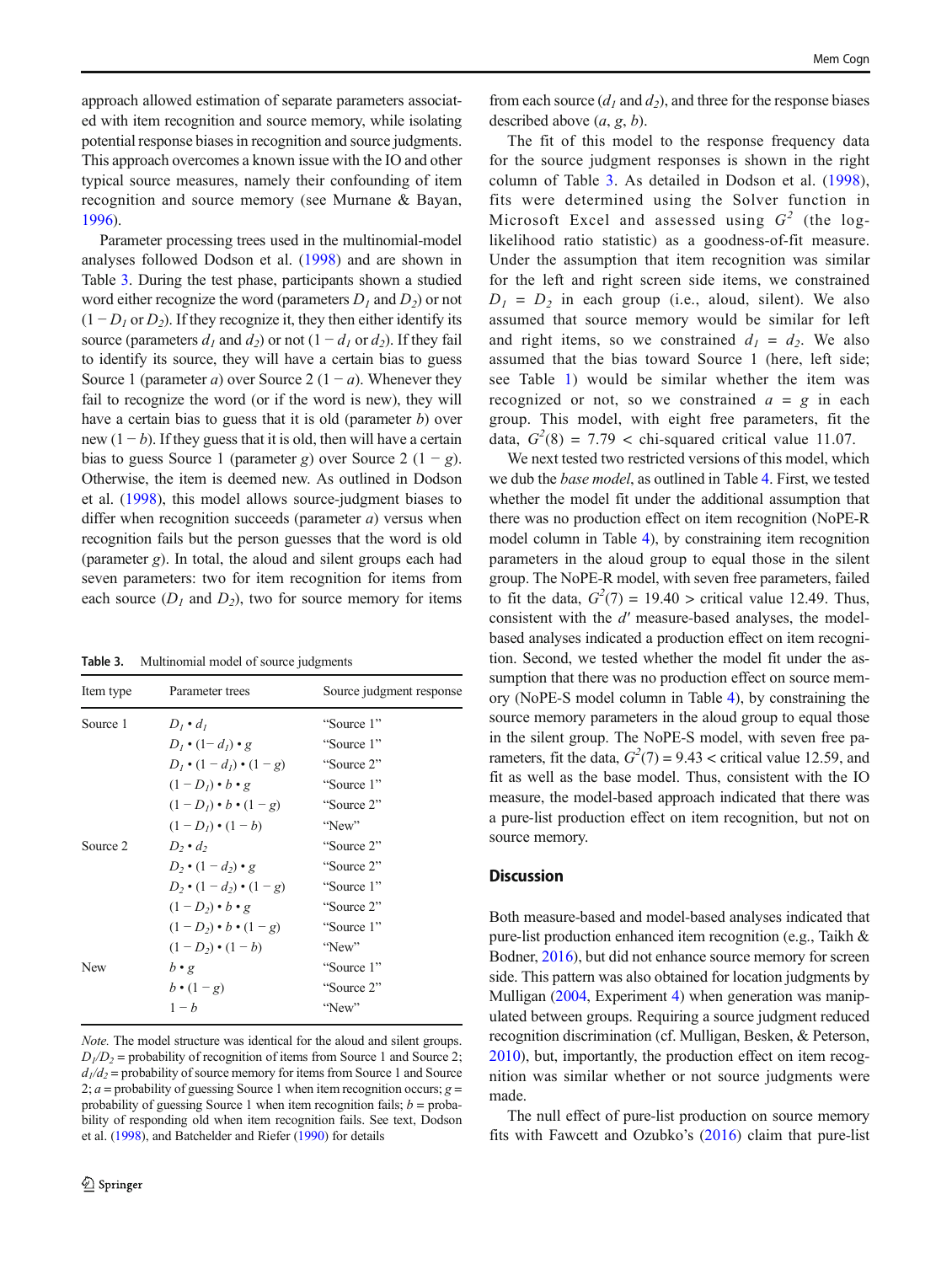<span id="page-6-0"></span>Table 4. Experiments [1](#page-2-0)–[4b](#page-9-0): Parameter estimates,  $df$ , and fits for models assuming no production effect no-recognition (NoPE-R) or no-production effect on source memory (NoPE-S)

| Group/<br>parameter/<br>$df$ - free/<br>Fit | Exp. 1:<br>Screen side |                  | Exp. 2:<br>Font size |                  | Exp. 3: Generation |                  | Exp. $4a$ :<br>Enhanced gen. |                  | Exp. $4b$ :<br>Enhanced gen.<br>(replication) |                     |
|---------------------------------------------|------------------------|------------------|----------------------|------------------|--------------------|------------------|------------------------------|------------------|-----------------------------------------------|---------------------|
|                                             | NoPE-R<br>model        | NoPE-S<br>model  | NoPE-R<br>model      | NoPE-S<br>model  | NoPE-R<br>model    | NoPE-S<br>model  | NoPE-R<br>model              | NoPE-S<br>model  | NoPE-<br>$\mathbb{R}$<br>model                | NoPe-<br>S<br>model |
| Silent group                                |                        |                  |                      |                  |                    |                  |                              |                  |                                               |                     |
| $D_I$                                       | .65 <sup>a</sup>       | .61 <sup>a</sup> | .65 <sup>a</sup>     | .62 <sup>a</sup> | .62 <sup>a</sup>   | .59              | .51 <sup>a</sup>             | .47              | .53 <sup>a</sup>                              | .46                 |
| $D_2$                                       | $.65^{\mathrm{a}}$     | .61 <sup>a</sup> | $.65^{\mathrm{a}}$   | .62 <sup>a</sup> | .87 <sup>b</sup>   | .84              | .89 <sup>b</sup>             | .85              | .87 <sup>b</sup>                              | .81                 |
| $d_I$                                       | $.35^{\rm b}$          | .32 <sup>b</sup> | .28 <sup>b</sup>     | .31 <sup>b</sup> | .67 <sup>c</sup>   | .66 <sup>a</sup> | $.54^{\circ}$                | .61 <sup>a</sup> | .45 <sup>c</sup>                              | .53 <sup>a</sup>    |
| $d_2$                                       | $.35^{\rm b}$          | .32 <sup>b</sup> | .28 <sup>b</sup>     | .31 <sup>b</sup> | .67 <sup>c</sup>   | .66 <sup>a</sup> | $.54^{\circ}$                | .61 <sup>a</sup> | .45 <sup>c</sup>                              | .53 <sup>a</sup>    |
| $\boldsymbol{a}$                            | .48 <sup>c</sup>       | .48 <sup>c</sup> | .44                  | .44              | .65                | .65              | .57                          | .60              | .43                                           | .44                 |
| g                                           | .48 <sup>c</sup>       | .48 <sup>c</sup> | .71                  | .71              | .71                | .71              | .69                          | .68              | .65                                           | .64                 |
| $\boldsymbol{b}$                            | .13                    | .13              | .11                  | .12              | .18                | .19              | .16                          | .17              | .22                                           | .24                 |
| Aloud group                                 |                        |                  |                      |                  |                    |                  |                              |                  |                                               |                     |
| $D_I$                                       | .65 <sup>a</sup>       | .68 <sup>d</sup> | .65 <sup>a</sup>     | .69 <sup>c</sup> | .62 <sup>a</sup>   | .65              | .51 <sup>a</sup>             | .55              | .53 <sup>a</sup>                              | .59                 |
| $D_2$                                       | .65 <sup>a</sup>       | .68 <sup>d</sup> | .65 <sup>a</sup>     | .69c             | .87 <sup>b</sup>   | .90              | .89 <sup>b</sup>             | .93              | .87 <sup>b</sup>                              | .92                 |
| $d_I$                                       | .30 <sup>d</sup>       | .32 <sup>b</sup> | .33 <sup>c</sup>     | .31 <sup>b</sup> | .66 <sup>d</sup>   | .66 <sup>a</sup> | .66 <sup>c</sup>             | .61 <sup>a</sup> | .58 <sup>c</sup>                              | .53 <sup>a</sup>    |
| $d_2$                                       | .30 <sup>d</sup>       | .32 <sup>b</sup> | .33 <sup>c</sup>     | .31 <sup>b</sup> | .66 <sup>d</sup>   | .66 <sup>a</sup> | .66 <sup>c</sup>             | .61 <sup>a</sup> | .58 <sup>c</sup>                              | .53 <sup>a</sup>    |
| $\boldsymbol{a}$                            | .50 <sup>e</sup>       | .50 <sup>e</sup> | .48                  | .49              | .48                | .48              | .48                          | .46              | .40                                           | .39                 |
| $\boldsymbol{g}$                            | .50 <sup>e</sup>       | .50 <sup>e</sup> | .60                  | .60              | .66                | .66              | .73                          | .74              | .61                                           | .61                 |
| $\boldsymbol{b}$                            | .11                    | .10              | .11                  | .10              | .16                | .15              | .13                          | .13              | .16                                           | .15                 |
| $df$ - free                                 | 6                      | 6                | $\overline{4}$       | $\overline{4}$   | 3                  | $\overline{2}$   | $\overline{3}$               | $\overline{c}$   | 3                                             | $\overline{2}$      |
| G <sup>2</sup>                              | 19.40*                 | 9.43             | 18.75*               | 6.61             | 15.89*             | 0.56             | 23.98*                       | 7.49*            | 40.80*                                        | $7.83*$             |

*Note*. Parameters constrained to be equal in a given model share a superscript.  $D_1/D_2$  = item recognition parameters for items from Source 1 and Source 2;  $d_1/d_2$  = source memory parameters for items from Source 1 and Source 2;  $a =$  guessing bias toward Source 1 when item recognition occurs;  $g =$  guessing bias toward Source 1 when item recognition fails; b = bias toward responding old when item recognition fails;  $df -$  free = model  $df -$  number of free parameters in model = df for critical value. See text, Dodson et al. [\(1998\)](#page-11-0), and Batchelder and Riefer [\(1990\)](#page-11-0) for details.  $* = G^2$  > critical value, indicating that the model did not fit the data

production increases item familiarity, but not recollection. If recollection of encoding episodes had been enhanced in the aloud group, and if those episodes had bound together item and context information, then this group might have better recollected screen side (e.g., Boywitt and Meiser, [2012a,](#page-11-0) [b](#page-11-0); Meiser & Bröder, [2002\)](#page-12-0). This was not the case.

# Experiment 2: Font size

Experiments 2–[4](#page-8-0) provided additional tests of the influence of pure-list production on item recognition and source memory. In Experiment 2, at study, half the words were presented in a small font and half in a large font (after Taikh & Bodner, [2016,](#page-13-0) Experiment [1](#page-2-0)). Font size can be considered an intrinsic item detail. Mulligan ([2004,](#page-12-0) Experiment [3\)](#page-7-0) found that pure-list generation impaired memory for a similar intrinsic item detail, font color, consistent with generation favoring item encoding over context encoding. If reading aloud also favors item

encoding over context encoding, then memory for font size might be worse in the aloud group. On the other hand, if the aloud group adopts a recollection-based distinctiveness heuristic at test, it might show improved memory for font size. Finally, if the pure-list production effect is driven solely by increased item strength, then source accuracy should be equivalent in the two groups.

# Method

Participants were randomly assigned to the aloud or silent group (32 per group). The method followed the source group in Experiment [1,](#page-2-0) except as follows. At study, words appeared in the center of the screen either in small font (25-point Times New Roman) or large font (125-point Times New Roman). At test, words appeared in 75-point Georgia font. For the source judgment task, the cues SMALL and LARGE prompted participants to indicate which font size the word had appeared in at study.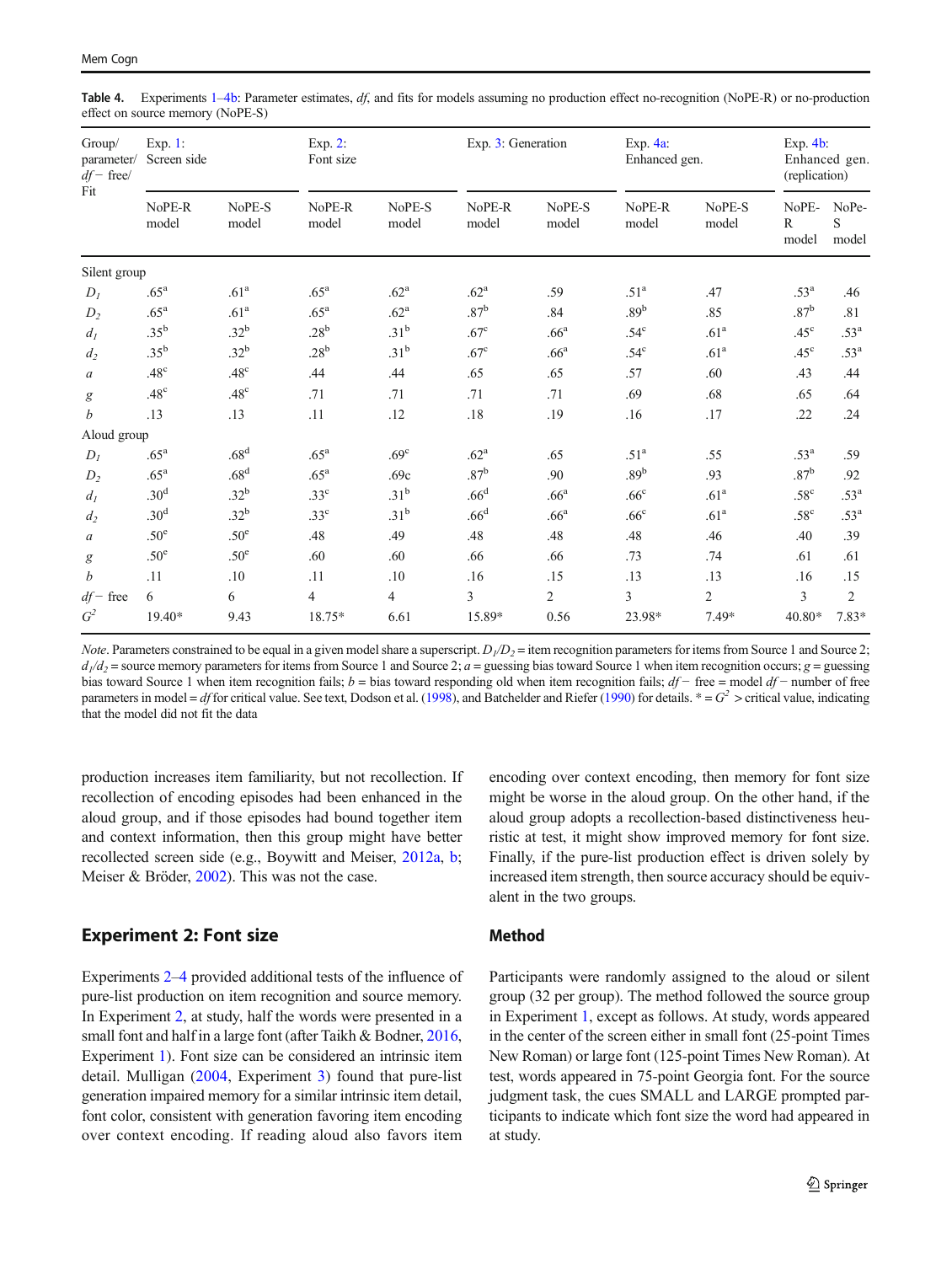#### <span id="page-7-0"></span>Results

Measure-based analyses of item recognition and source memory Taikh and Bodner [\(2016,](#page-11-0) Experiment [1](#page-2-0)) found significantly higher  $d'$  in the aloud group than in the silent group (2.20 vs. 1.78); here, the pure-list production effect was of similar magnitude, but was marginal (2.09 vs. 1.79; Table [1](#page-3-0)),  $F(1, 62) = 2.99$ ,  $MSE = .92$ ,  $p = .09$ ,  $\eta_p^2 = .05$ ,  $p_{\text{BIC}}$  = .64. Discrimination was not significantly greater for large (vs. small) font items (1.99 vs. 1.89),  $F(1, 62) = 3.41$ ,  $MSE = .09, p = .07, \eta_p^2 = .05, p_{BIC} = .59$ , consistent with other findings (Castel & Rhodes, [2008](#page-13-0); McDonough & Gallo, [2012;](#page-12-0) Mueller, Dunlosky, Tauber, & Rhodes, [2014\)](#page-12-0). The interaction was not significant ( $F < 1$ ,  $p_{\text{BIC}} = .87$ ).

For source memory (see Table [2\)](#page-4-0), font size judgments were above chance for both the aloud group,  $t(31) = 6.34$ , SEM = .01,  $d = 1.12$ , and the silent group,  $t(31) = 5.43$ ,  $SEM = .02$ ,  $p <$ .001,  $d = 0.96$ , but was again equivalent in the aloud and silent groups (.65 vs. .63;  $t < 1$ ,  $p_{\text{BIC}} = .88$ ).

Multinomial-model-based analyses of item recognition and source memory Following Experiment [1](#page-2-0), we first established a suitable base model. Given that item recognition was not significantly different for small and large fonts, we again constrained  $D_1 = D_2$  in each group. We also assumed that source memory would be similar for small and large font, so we constrained  $d_1 = d_2$ . We initially assumed that the bias toward Source 1 (here, small font; see Table [1\)](#page-3-0) would be similar whether the item was recognized or not, by constraining  $a = g$  in each group. However, the model did not fit the data with this assumption in place. Instead, as shown in Table [4](#page-6-0), the bias to guess that the word was in small font was greater when recognition failed than when recognition occurred (i.e.,  $g > a$ ). Therefore, this constraint was removed. The resulting base model, with 10 free parameters, fit the data,  $G^2(10) = 5.37$  < critical value 7.82. We then tested the two nested versions of this base model outlined in Table [4.](#page-6-0) The NoPE-R model failed to fit the data,  $G^2(9) = 18.75$ critical value 9.49. Thus, although the production effect on d ′ was only marginal, a model assuming no production effect on item recognition did not fit the data. The NoPE-S model, on the other hand, did fit the data,  $G^2(9) = 6.61$ , and did so as well as the base model. Thus, consistent with the IO measure, this model indicated that production did not enhance memory for font size.

#### **Discussion**

Pure-list production did not enhance source memory for an intrinsic item detail—font size. Using font color as the intrinsic item detail, Mulligan ([2004,](#page-12-0) Experiment 3) found that pure-list generation enhanced item recognition, but impaired source memory. Production did not have the same negative

effect on source memory for an intrinsic item detail as generation, likely because items are presented equivalently (and thus receive equivalent perceptual processing) in both silent and aloud conditions. Experiments 3 and [4](#page-8-0) provide additional tests of whether production and generation are dissociable in this respect. So far, our experiments have not yielded evidence that reading aloud bolsters recollection of item details whereas the lack of improvement is consistent with pure-list production selectively strengthening item memory.

#### Experiment 3: Generation

In Experiment 3, half the items at study were read intact and half were generated via anagrams (after Taikh & Bodner, [2016,](#page-13-0) Experiment 3). Generation then served as the source dimension at test. Unlike manipulations of intrinsic item details such as screen side, font size, or font color, generation is well known to enhance memory relative to reading (for a review, see Bertsch, Pesta, Wiscott, & McDaniel, [2007](#page-11-0)). Taikh and Bodner found that pure-list production enhanced item recognition similarly for read and generated items; additivity of production and generation effects has also been shown in mixed-list designs (Forrin, Jonker, & MacLeod, [2014;](#page-11-0) MacLeod et al., [2010\)](#page-12-0). Relative to screen side and font size, generation was expected to be more recollectable, and thus more likely to sponsor higher source accuracy. To the extent that the aloud group in Experiment 3 experience and/ or rely more on recollection, this group might show greater source memory. On the other hand, if pure-list production enhances only item strength, then source memory should continue to be similar across groups. The latter prediction follows given the noted additivity of production and generation. Therefore, production was expected to strengthen generate and read items equally, and was not expected to improve source accuracy.

#### Method

Participants were randomly assigned to the aloud or silent group (32 per group). The same method was used, except generation was varied at study (as in Taikh & Bodner, [2016,](#page-13-0) Experiment 3). Words were presented in 75-point Times New Roman font at study and test. One set of words was presented as anagrams in which the first and third letters were always switched (generate items), and another set was presented intact (read items). At study, participants were asked to read each word and anagram solution (after switching the first and the third letters) either aloud or silently. Participants could request hints, but rarely did so. Following others (Forrin et al., [2014](#page-11-0); Taikh & Bodner, [2016\)](#page-13-0), we assumed that the silent group performed the generation task and thus that their generation effect would be comparable to that of the aloud group.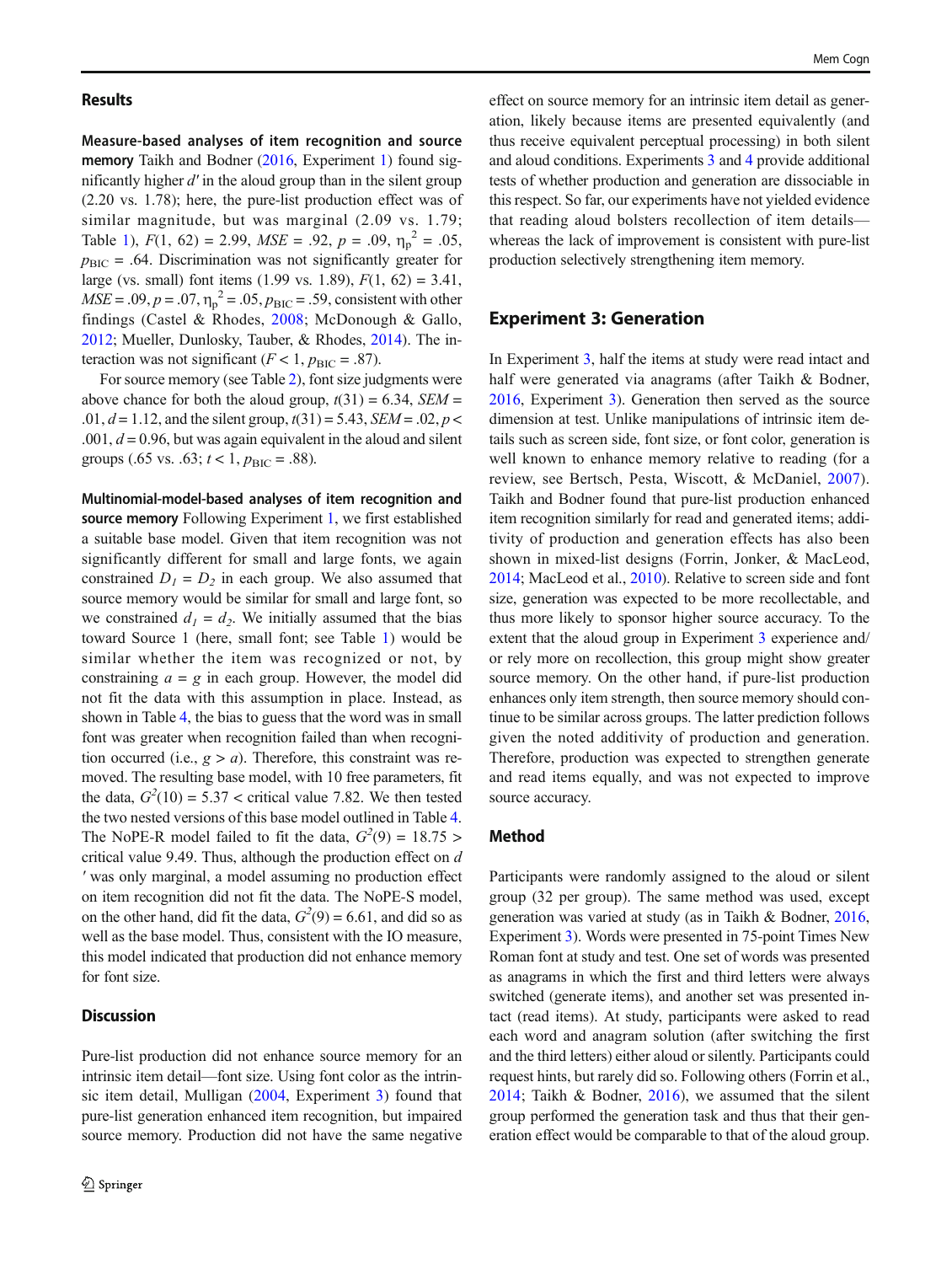<span id="page-8-0"></span>To accommodate the anagram task, participants pressed the space bar to advance to the next study item. At test, the cues ANAGRAM and WORD prompted the source judgment.

#### Results

Measure-based analyses of item recognition and source memory The pure-list production effect on item recognition  $d'$  was significant (2.24 vs. 1.89),  $F(1, 62) = 4.48$ ,  $MSE = .91$ , p  $= .04, \eta_p^2 = .07$ . We also obtained a robust generation effect on  $d'(2.49 \text{ vs. } 1.64)$ ,  $F(1, 62) = 125.46$ ,  $MSE = .18$ ,  $p < .001$ ,  $\eta_p^2$ = .67. The production effect was similar for read and generate items,  $F(1, 62) = 1.15$ ,  $MSE = .18$ ,  $p = .29$ ,  $p_{BIC} = .82$ , for the interaction (see Table [1\)](#page-3-0).

As expected, source accuracy was higher here than in Experiments [1](#page-2-0) and [2](#page-6-0) (see Table [2](#page-4-0))—and well above chance for both the aloud group,  $t(31) = 18.82$ ,  $SEM = .02$ ,  $p < .001$ , d  $= 3.55$ , and the silent group,  $t(31) = 20.08$ , SEM = .02, p < .001,  $d = 3.33$ . But source accuracy was again very similar for the aloud and silent groups (.82 vs. .81;  $t < 1$ ,  $p_{\text{BIC}} = .89$ ). Thus, for the third time, pure-list production did not enhance source memory.

Multinomial-model-based analyses of item recognition and source memory The base model was similar to Experiment [2,](#page-6-0) except that, given the generation effect on item recognition, the item recognition constraint  $D_1 = D_2$  was removed in each group to fit the data,  $G^2(12) \approx 0.00 <$  critical value 3.84 (see Table [4\)](#page-6-0). To test the NoPE-R model, we modified the base model by setting  $D_1$  in the silent group equal to  $D_1$  in the aloud group, and  $D_2$  in the silent group equal to  $D_2$  in the aloud group. This model, which assumes no pure-list production effect on item recognition, failed to fit the data,  $G^2(10)$  = 15.89 > critical value 7.82. To test the fit of the NoPE-S model, the four source parameters were constrained to be equal. This model fit the data,  $G^2(11) = 0.56 <$  critical value 5.99, and fit it as well as the base model, indicating no pure-list production effect on source memory.

#### **Discussion**

The production effect in item recognition persisted in the presence of a very effective generation manipulation; this additivity of production and generation replicates previous findings (Forrin et al., [2014;](#page-11-0) Taikh & Bodner, [2016](#page-13-0)). Yet pure-list production again failed to enhance source memory. If the aloud group had adopted a recollection-based distinctiveness heuristic, it did not render them more likely to recollect whether items that they read aloud had been generated from an anagram. Instead, so far, our results fit better with the claim that production merely increases the familiarity of items, which would not facilitate source judgments.

#### Experiment 4a: Enhanced generation

Using a within-subject manipulation of imagery, Taikh and Bodner ([2016](#page-11-0)) did not obtain a pure-list production effect on recognition. They suggested that the aloud group based their recognition decisions on whether they could recollect the highly memorable imagery task, thus bypassing use of a production-based distinctiveness heuristic or an evaluation of memory strength. Experiment 4a posed two questions. First, would an enhanced version of the generation task, like an imagery task, also eliminate the pure-list production effect? The generation task was augmented to provide participants with more "recollective fodder" through two means: (1) varying the anagram solution rule at study, and (2) presenting all test items as anagrams to remind participants of their previous encounter with generate items (see MacLeod, Pottruff, Forrin, & Masson, [2012](#page-12-0)). Second, would pure-list production improve source memory for this "enhanced" version of the generation task?

### Method

Participants were randomly assigned to either the aloud or silent group (32 per group). The procedure followed Experiment [3,](#page-7-0) except as follows. At study, half of the anagrams were presented with the second and fourth letters switched—to make the generate task more varied relative to Experiment [3.](#page-7-0) Participants could request hints, but rarely did so. Second, all test items were presented as anagrams—to increase the salience of the generation manipulation relative to Experiment [3.](#page-7-0) At test, generate items were presented with the same letter rearrangement that was used at study. Half of the read items and lure items were presented with each type of letter rearrangement at test, determined randomly. Participants were not required to report the anagram solutions before making their recognition decisions. We assumed that participants generally solved the anagrams at test, but recognition decisions for some generate items may have been based on recognition of the anagrams themselves.

#### Results

Measure-based analyses of item recognition and source memory Enhanced generation resulted in numerically higher d' scores for generate items, but lower d' scores for read items, relative to Experiment [3](#page-7-0). The latter result might reflect the mismatch in presentation of the read items between encoding (items shown as intact words) and retrieval (items shown as anagrams). Alternatively, the focus on item-specific processing for solving the anagrams may have spilled over to the read items, resulting in impaired relational processing (see Huff et al., [2015;](#page-12-0) Huff, Bodner, & Gretz, [2019\)](#page-12-0). The pure-list production effect on item recognition remained with enhanced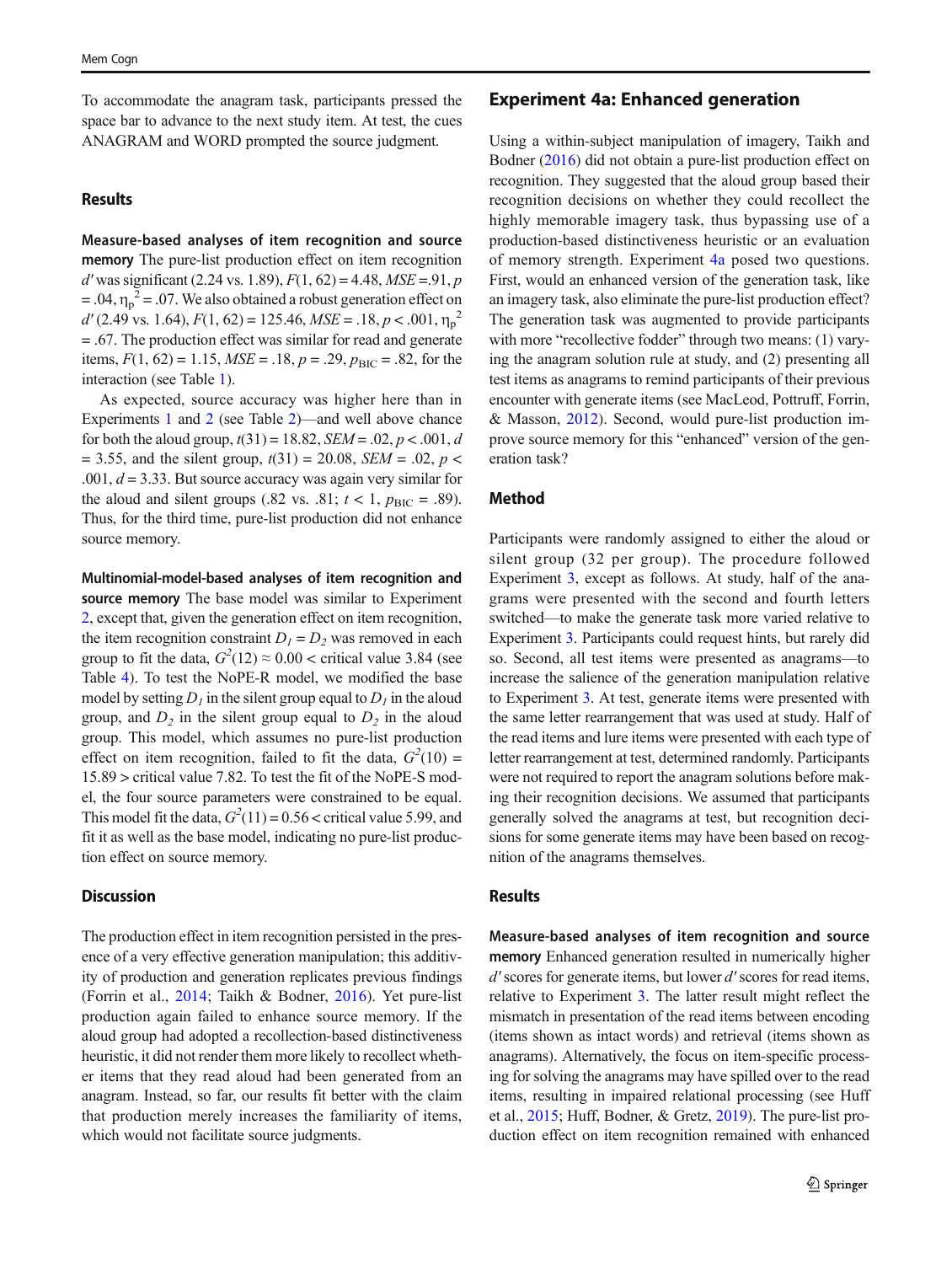<span id="page-9-0"></span>generation (2.25 vs. 1.81),  $F(1, 62) = 8.24$ ,  $MSE = .75$ ,  $p < .01$ ,  $\eta_p^2$  = .12. The generation effect was again robust (2.68 vs. 1.38),  $F(1, 62) = 298.21$ ,  $MSE = .18$ ,  $p < .001$ ,  $\eta_p^2 = .83$ , and the pure-list production effect was again similar for read and generate items,  $F(1, 62) = 1.37$ ,  $MSE = .18$ ,  $p = .25$ ,  $p_{BIC} = .80$ , for the interaction.

As in Experiment [3,](#page-7-0) source accuracy was well above chance for both the aloud group,  $t(31) = 18.82$ ,  $SEM = .02$ ,  $d = 3.38$ , and the silent group  $t(31) = 11.96$ ,  $SEM = .02$ ,  $p < .001$ ,  $d =$ 2.[1](#page-2-0)1. Critically, unlike in Experiments  $1-3$  $1-3$ , source accuracy was reliably higher in the aloud group than in the silent group  $(.82 \text{ vs. } .75), t(61) = 2.35, \text{ SEM} = .03, p = .02, d = 0.60,$ indicating a pure-list production effect on source memory.

Multinomial-model-based analyses of item recognition and source memory The Experiment [3](#page-7-0) base model fit the data,  $G<sup>2</sup>(12) \approx 0.00$  < critical value 3.8[4](#page-6-0) (see Table 4). The NoPE-R model failed to fit the data,  $G^2(10) = 23.98$  > critical value 7.82, in line with the pure-list production effect on item recognition. Unlike in Experiments  $1-3$  $1-3$  $1-3$ , the NoPE-S model also failed to fit the data,  $G^2(11) = 7.49$  > critical value 5.99, consistent with the pure-list production effect on IO scores. In the base model, the source memory parameters (i.e., for  $d_1 = d_2$ ) were higher in the aloud group than in the silent group (.66 vs. .55), consistent with the pure-list production effect on the IO scores; otherwise the base model parameters were very similar to the Experiment [3](#page-7-0) models in Table [4.](#page-6-0)

#### **Discussion**

Experiments  $1-3$  $1-3$  $1-3$  suggested that reading an entire list of words aloud increases their strength, rather than leading to greater use of a recollection-based strategy. Experiment [4a](#page-8-0) invites more nuance, given that the enhanced generation manipulation yielded a pure-list production effect both on item recognition (cf. the imagery manipulation reported in Taikh & Bodner, [2016\)](#page-13-0) and source memory. When the two sources differ sufficiently, it appears that production increases the ability to recollect distinctive source features, yielding a pure-list production effect on source memory. Before further considering this possibility, we report an exact replication of Experiment [4a.](#page-8-0)

# Experiment 4b: Enhanced generation (replication)

### Method

University of Southern Mississippi undergraduates participated for course credit and were randomly assigned to either the aloud or silent group (32 per group). The method was identical to Experiment [4a](#page-8-0).

#### **Results**

Measure-based analyses of item recognition and source memory Pure-list production improved item recognition  $(2.20 \text{ vs. } 1.61), F(1, 62) = 14.27, MSE = .78, p < .001, \eta_p^2 =$ .19. The within-list generation effect was robust (2.42 vs. 1.30),  $F(1, 62) = 203.04$ ,  $MSE = .17$ ,  $p < .001$ ,  $\eta_p^2 = .77$ , and the pure-list production effect was similar for read and generate items,  $F(1, 62) = 2.38$ ,  $MSE = .17$ ,  $p = .13$ ,  $p_{BIC} =$ .71, for the interaction. Source IO scores were above chance for both aloud,  $t(31) = 14.83$ ,  $SEM = .02$ ,  $p < .001$ ,  $d = 3.71$ , and silent groups,  $t(31) = 9.01$ ,  $SEM = .02$ ,  $p < .001$ ,  $d = 2.25$ , and critically, were greater in the aloud versus silent group  $(.78 \text{ vs. } .72), t(61) = 2.04, \text{ SEM} = .03, p < .05, d = 0.52.$ 

Multinomial-model-based analyses of item recognition and source memory The Experiments [3](#page-7-0)-[4a](#page-8-0) base model fit the data,  $G<sup>2</sup>(12) \approx 0.00 <$  critical value 3.8[4](#page-6-0) (see Table 4). The NoPE-R model failed to fit the data,  $G^2(10) = 40.80$  > critical value 7.82, in line with the pure-list production effect on item recognition. The NoPE-S model also failed to fit the data,  $G^2(11)$  $= 7.83$  > critical value 5.99, consistent with the pure-list production effect on source memory. Base model source parameters (i.e., for  $d_1 = d_2$ ) were again greater in the aloud group than in the silent group (.57 vs. .46), consistent with the IO scores.

#### **Discussion**

Experiment 4b fully replicated Experiment [4a](#page-8-0) using the same method but a different participant sample. Critically, the aloud group again showed more accurate source memory for the enhanced generation factor. Thus, it appears that production can enhance source memory for item details if these details are sufficiently recollectable at test.

# General discussion

Building on recent interest in the memorial consequences of reading aloud (MacLeod & Bodner, [2017\)](#page-12-0), we examined whether reading a list of words aloud enhances source memory for item details. By a strength account of the pure-list production effect, reading aloud should make all test items more familiar, but this should not facilitate making more accurate source judgments. In contrast, if reading an entire list of items aloud leads participants to adopt a recollection-based distinctiveness heuristic at test, then enhanced recollection of the encoding episode may help bring other aspects of the encoding experience to mind—thereby facilitating source memory (e.g., Boywitt and Meiser, [2012a](#page-11-0), [b](#page-11-0); Meiser & Bröder, [2002](#page-12-0)). Pure-list production typically enhanced item recognition, replicating prior findings (Bodner et al., [2014;](#page-11-0)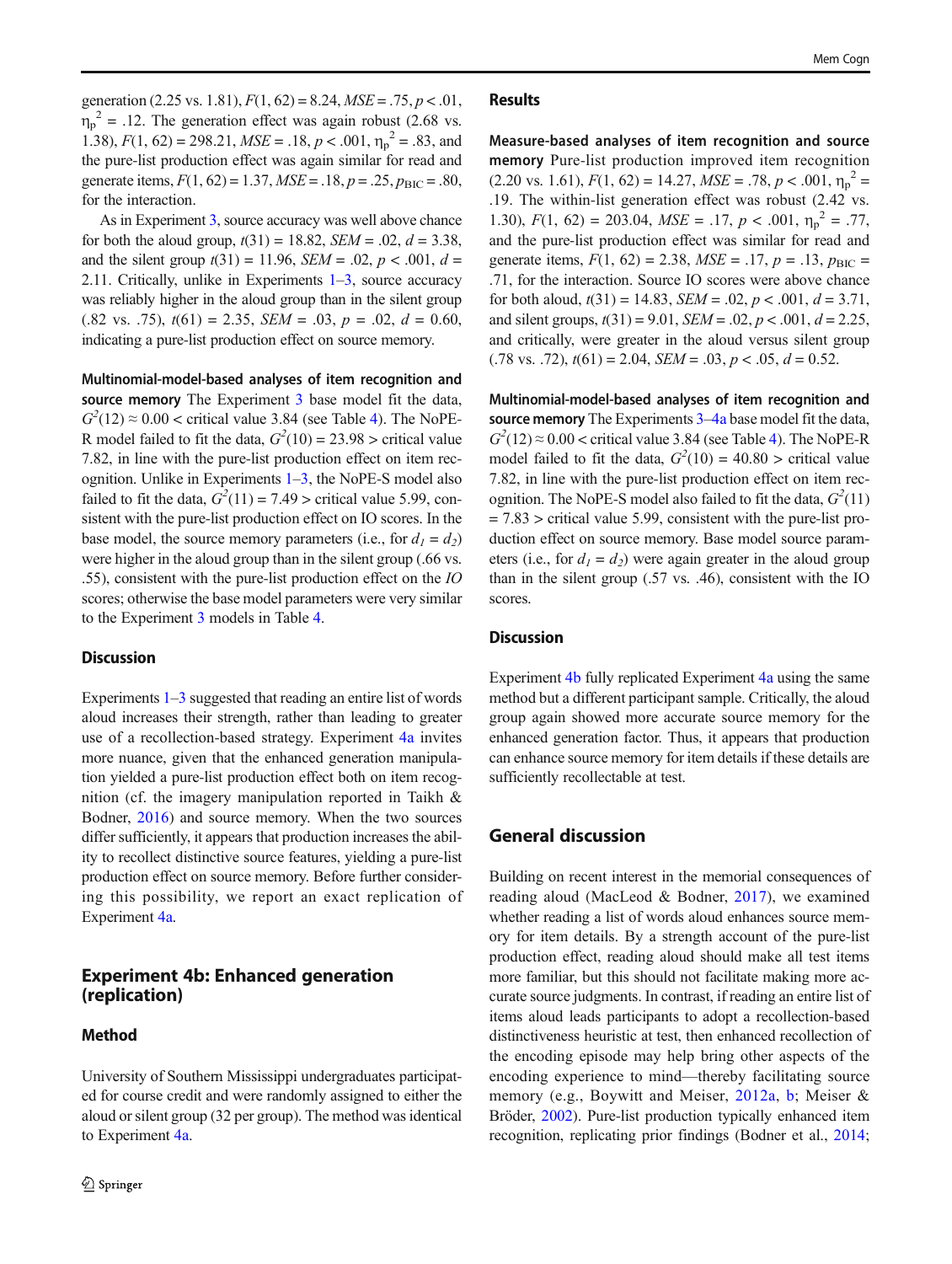Bodner et al., [2016](#page-11-0); Fawcett, [2013;](#page-11-0) Fawcett & Ozubko, [2016](#page-11-0); Forrin et al., [2016;](#page-12-0) Taikh & Bodner, [2016](#page-13-0)). Moreover, consistent with the strength account, pure-list production did not improve source memory in Experiments [1](#page-2-0)–[3](#page-7-0). However, consistent with the distinctiveness account, the aloud group showed higher source accuracy for our enhanced generation manipulation in Experiment [4a](#page-8-0) (replicated in [4b](#page-9-0)).

Experiments  $1-3$  $1-3$  $1-3$  suggest that reading aloud does not generally enhance the ability to recollect aspects of the encoding event such as the location of the items or their size, or whether they had been read intact or generated from anagrams (under some circumstances; cf. Experiments [4a](#page-8-0)–[4b\)](#page-9-0). Whether this is true of other encoding strategies, such as survival-related processing and drawing, remains an important question—to date, studies have only examined source judgments about the encoding tasks themselves (Kroneisen & Bell, [2018;](#page-12-0) Misirlisoy et al., [2019](#page-12-0); Wammes et al., [2018\)](#page-13-0). The benefits of drawing items, which may be considered a form of production, have been attributed to the "seamless integration of elaborative, motoric, and pictorial components of a memory trace" (Fernandes, Wammes, & Meade, [2018](#page-11-0), p. 304). By this integrated-trace hypothesis, the act of drawing binds together the meaning of the item, what it looks like, and how the drawing was rendered by hand. Whether memory for item details is bound with these component processes at encoding remains to be tested.

Generation has variously been found to lead to better or worse memory for item details, or to have no effect, depending on aspects of the task and materials (Mulligan, [2004](#page-12-0), [2011](#page-12-0); Mulligan et al., [2006](#page-12-0); Nieznański, [2011,](#page-12-0) [2012](#page-12-0); Riefer et al., [2007\)](#page-13-0). In contrast, our experiments provided no indication that production disrupts memory for item details. Production does not appear to induce a trade-off between encoding of the items and encoding of their details or contextual elements, perhaps because—unlike for generation—items are presented identically whether they are read aloud or silently. Thus, although production and generation have similarities, our findings echo others in suggesting that the two encoding strategies differ (e.g., Forrin, Jonker, & MacLeod, [2014;](#page-11-0) MacLeod et al., [2010\)](#page-12-0).

Experiments [4a](#page-8-0) and [4b](#page-9-0) add an important caveat. Here, with an "enhanced generation" manipulation, the aloud groups showed improved source memory for whether words had been read or generated at study. This condition involved presenting a greater variety of anagram types at encoding and then representing the anagrams at test. We suggest that these changes facilitated recollection of the encoding episodes in the aloud groups, enabling them to recollect whether they had read the item or solved an anagram of it at study (Boywitt & Meiser, [2012a,](#page-11-0) [2012b;](#page-11-0) Meiser & Bröder, [2002;](#page-12-0) Starns & Hicks, [2005\)](#page-13-0). Recently, Hourihan and Churchill ([2020](#page-12-0)) reported that production of labels for pictures of objects enhanced both item recognition and memory for item details. Specifically, participants could better discriminate which exemplars of the same object type (e.g., a potted cactus) they had studied if they had said the object name aloud rather than silently at study. Whether a pure-list manipulation of production would enhance item and source memory for pictures remains to be tested. Taken together, there are indications that production may help bind together aspects of one's encoding experiences, in line with the integrated-trace account of the drawing effect (Fernandes et al., [2018](#page-11-0)). Certainly, this possibility is worthy of further attention.

The improved item recognition in the aloud groups in our experiments was always similar for both levels of our withinsubjects factors (see also Forrin et al., [2014;](#page-11-0) MacLeod et al., [2010\)](#page-12-0). This additivity is important. If the benefits of reading aloud on recognition had interacted with the within-subject factors, then participants would potentially have been able to base their source judgments on strength differences between the two levels. For example, had production strengthened memory more for generate items than for read items, then accurate source judgments could have been made by classifying stronger memories as "anagram" and weaker memories as "read" (see Ozubko et al., [2014\)](#page-13-0). The observed additivity removes this potential concern.

Previous studies of the influence of production on source memory have shown that people are more likely to remember the source or "input modality" for words that were read aloud than for words that were read silently (Conway & Gathercole, [1987](#page-11-0); Gathercole & Conway, [1988](#page-12-0); Ozubko et al., [2012a;](#page-12-0) Ozubko et al., [2014\)](#page-13-0), suggesting that production increases the distinctiveness of items in memory. However, in these studies, the production effect on item recognition may have boosted the production effect on modality judgments, due to the confounding of item and source memory in basic IO type source measures (Murnane & Bayan, [1996\)](#page-12-0). Using a multinomial-modeling approach to generate independent measures of item and source memory, Pereira, Sampaio, and Pinheiro [\(2019](#page-13-0)) failed to find enhanced source memory judgments about production in a mixed-list design. The researchers noted several methodological details that may explain why they did not replicate Ozubko et al.'s [\(2014\)](#page-13-0) source memory advantage for aloud items. An additional possibility is that Pereira et al.'s ([2019](#page-13-0)) within-subjects manipulation of positive, negative, and neutral valence words may have drawn attention away from the production manipulation at encoding, thereby weakening its effect on source memory. Consistent with this possibility, literature reviewed in Pereira et al. shows that source memory either is not affected or is impaired for items of emotional valence relative to neutral items. However, if the production effect on source memory for input modality proves to be unreliable, then Fawcett and Ozubko's [\(2016](#page-11-0)) claim that production boosts recollection in a mixed-list design may need to be qualified. Further tests of whether mixedlist production enhances source memory for encoding task and item details, such as those that we tested here, are warranted.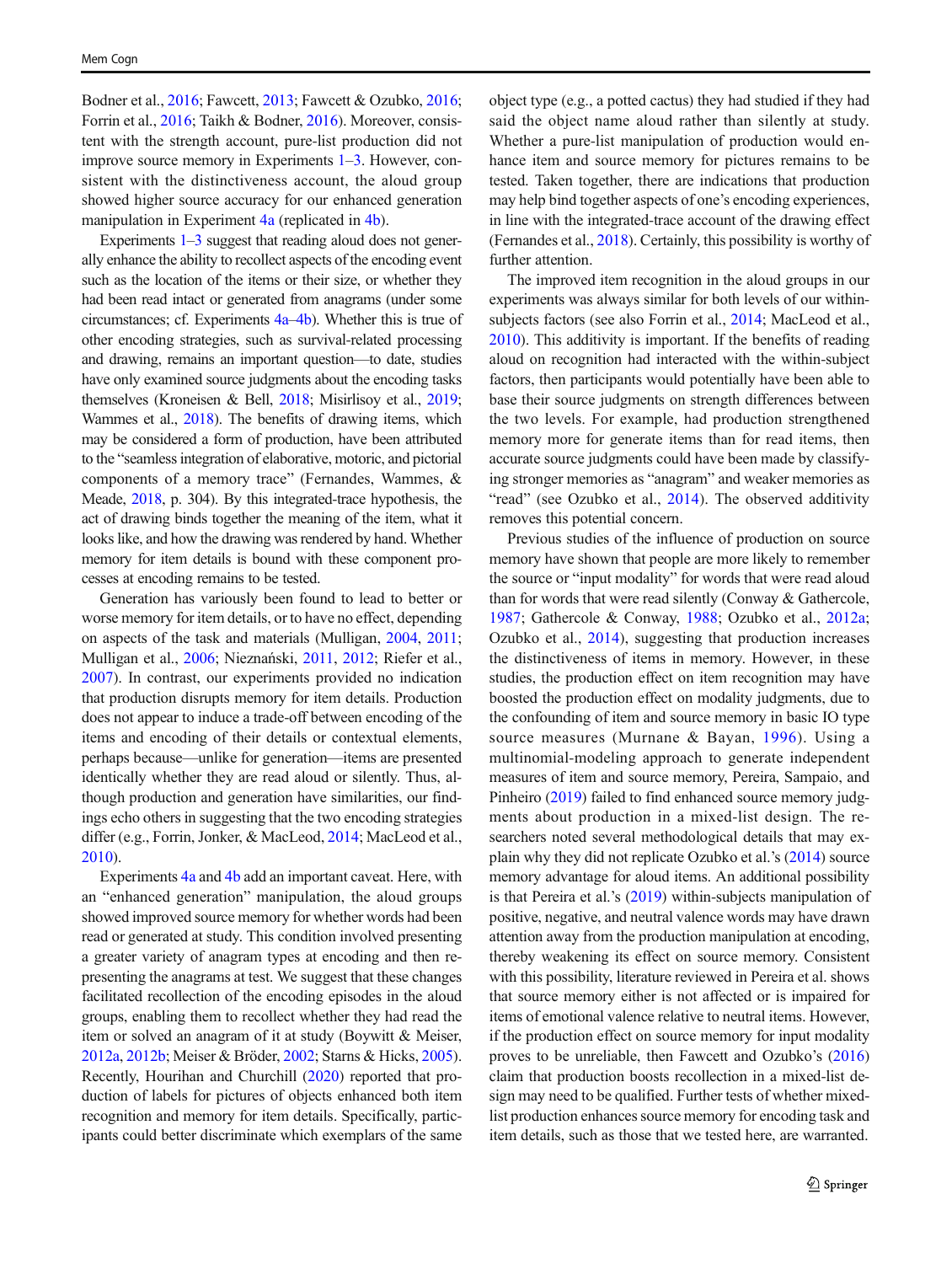<span id="page-11-0"></span>Another important question for future research to address is whether encoding strategies can selectively enhance source memory without improving item recognition. To the extent that item and source memory are deemed to reflect distinct processes (e.g., Yonelinas, [2002](#page-13-0)), it may be possible to show an influence of an encoding manipulation on source memory in the absence of an influence of item memory (e.g., Kurilla & Westerman, [2010](#page-12-0)). In support of that possibility, theta entrainment following a study phase has been found to enhance source memory without improving item recognition (Roberts, Clarke, Addante, & Ranganath, [2018\)](#page-13-0).

Limits on the effectiveness of production for enhancing source memory join other potential boundary conditions on the utility of a production strategy. For one, there is no evidence that production enhances implicit memory (cf. MacLeod et al., [2010;](#page-12-0) see also Forrin, MacLeod, & Ozubko, 2012), although this should occur if production increases item strength. For another, Hourihan and Smith (2016) did not find that production of names enhanced people's ability to learn face-name associations—perhaps because the face, which serves as the test cue, was not the item produced at study. Most strikingly, production does not seem to improve free recall: The pure-list effect is generally absent, and the mixed-list effect reflects a cost to silent items rather than a benefit to aloud items—consistent with an item-order account (Forrin & MacLeod, 2016; Jones & Pyc, [2014](#page-12-0); Jonker, Levene, & MacLeod, [2014](#page-12-0); Lambert, Bodner, & Taikh, [2016\)](#page-12-0).

For every limitation, however, it seems that a new example of the applied value of production is discovered. As examples, production can improve memory for text (Ozubko et al., [2012b\)](#page-12-0), vocabulary learning (Rumbaugh & Landau, [2018](#page-13-0)), and second-language learning (Hopman & MacDonald, [2018\)](#page-12-0). For a simple strategy, there is complexity under the hood. Pinpointing the "engines of production" will enable researchers to identify and dial in other suitable applications for this often-effective and easily implemented encoding strategy.

Open practices statement The data and materials for all experiments are available at [https://osf.io/k73r4/](https://doi.org/https://osf.io/k73r4/)

# References

- Addante, R. J., Ranganath, C., & Yonelinas, A. P. (2012). Examining ERP correlates of recognition memory: Evidence of accurate source recognition without recollection. NeuroImage, 62, 439-450. doi:[https://doi.org/10.1016/j.](https://doi.org/10.1016/j.neuroimage.2012.04.031) [neuroimage.2012.04.031](https://doi.org/10.1016/j.neuroimage.2012.04.031)
- Batchelder, W. H., & Riefer, D. M. (1990). Multinomial processing models of source monitoring. Psychological Review, 97, 548–564. doi:<https://doi.org/10.1037/0033-295X.97.4.548>
- Bertsch, S., Pesta, B. J., Wiscott, R., & McDaniel, M. A. (2007). The generation effect: A meta-analytic review. Memory & Cognition, 35, 201–210. doi[:https://doi.org/10.3758/BF03193441](https://doi.org/10.3758/BF03193441)
- Bodner, G. E., & Taikh, A. (2012). Reassessing the basis of the production effect in memory. Journal of Experimental Psychology: Learning, Memory, and Cognition, 38, 1711-1719. doi[:https://doi.](https://doi.org/10.1037/a0028466) [org/10.1037/a0028466](https://doi.org/10.1037/a0028466)
- Bodner, G. E., Taikh, A., & Fawcett, J. M. (2014). Assessing the costs and benefits of production in recognition. Psychonomic Bulletin & Review, 21, 149-154. doi:[https://doi.org/10.3758/s13423-013-](https://doi.org/10.3758/s13423-013-0485-1) [0485-1](https://doi.org/10.3758/s13423-013-0485-1)
- Bodner, G. E., Jamieson, R. K., Cormack, D. T., McDonald, D.-L., & Bernstein, D. M. (2016). The production effect in recognition memory: Weakening strength can strengthen distinctiveness. Canadian Journal of Experimental Psychology, 70, 93–98. doi[:https://doi.org/](https://doi.org/10.1037/cep0000082) [10.1037/cep0000082](https://doi.org/10.1037/cep0000082)
- Boywitt, C. D., & Meiser, T. (2012a). Bound context features are integrated at encoding. The Quarterly Journal of Experimental Psychology, 65, 1484–1501. doi[:https://doi.org/10.1080/17470218.](https://doi.org/10.1080/17470218.2012.656668) [2012.656668](https://doi.org/10.1080/17470218.2012.656668)
- Boywitt, C. D., & Meiser, T. (2012b). The role of attention for contextcontext binding of intrinsic and extrinsic features. Journal of Experimental Psychology: Learning, Memory, and Cognition, 38, 1099–1107. doi[:https://doi.org/10.1037/a0026988](https://doi.org/10.1037/a0026988).
- Conway, M. A., & Gathercole, S. E. (1987). Modality and long-term memory. Journal of Memory and Language, 26, 341–361. doi: [https://doi.org/10.1016/0749-596X\(87\)90118-5](https://doi.org/10.1016/0749-596X(87)90118-5)
- Diana, R. A., Yonelinas, A. P., & Ranganath, C. (2008). The effects of unitization on familiarity-based source memory: Testing a behavioral prediction derived from neuroimaging data. Journal of Experimental Psychology: Learning, Memory, and Cognition, 38, 1099–1107. doi[:https://doi.org/10.1037/0278-7393.34.4.730](https://doi.org/10.1037/0278-7393.34.4.730)
- Dodson, C. S., & Schacter, D. L. (2001). "If I had said it I would have remembered it": Reducing false memories with a distinctiveness heuristic. Psychonomic Bulletin & Review, 8, 155-161. doi:[https://](https://doi.org/10.3758/BF03196152) [doi.org/10.3758/BF03196152](https://doi.org/10.3758/BF03196152)
- Dodson, C. S., Prinzmetal, W., & Shimamura, A. P. (1998). Using Excel to estimate parameters from observed data: An example from source memory data. Behavioral Research Methods, Instruments & Computers, 30, 517–526. doi[:https://doi.org/10.3758/BF03200685](https://doi.org/10.3758/BF03200685)
- Erdfelder, E., Faul, F., & Buchner, A. (1996). GPOWER: A general power analysis program. Behavioral Research Methods, Instruments & Computers, 28, 1–11. doi:[https://doi.org/10.3758/](https://doi.org/10.3758/BF03203630) [BF03203630](https://doi.org/10.3758/BF03203630)
- Fawcett, J. M. (2013). The production effect benefits performance in between-subject designs: A meta-analysis. Acta Psychologica, 142, 1–5. doi[:https://doi.org/10.1016/j.actpsy.2012.10.001](https://doi.org/10.1016/j.actpsy.2012.10.001)
- Fawcett, J. M., & Ozubko, J. D. (2016). Familiarity, but not recollection, supports the between-subject production effect in recognition memory. Canadian Journal of Experimental Psychology, 70, 99–115. doi:<https://doi.org/10.1037/cep0000089>
- Fernandes, M. A., Wammes, J. D., & Meade, M. E. (2018). The surprisingly powerful influence of drawing on memory. Current Directions in Psychological Science, 27, 302–308. doi[:https://doi.org/10.1177/](https://doi.org/10.1177/0963721418755385) [0963721418755385](https://doi.org/10.1177/0963721418755385)
- Forrin, N. D., MacLeod, C. M., & Ozubko, J. D. (2012). Widening the boundaries of the production effect. Memory & Cognition, 40, 1046–1055. doi[:https://doi.org/10.3758/s13421-012-0210-8](https://doi.org/10.3758/s13421-012-0210-8)
- Forrin, N. D., Jonker, T. R., & MacLeod, C. M. (2014). Production improves memory equivalently following elaborative vs. nonelaborative processing. Memory, 22, 470–480. doi:[https://doi.org/](https://doi.org/10.1080/09658211.2013.798417) [10.1080/09658211.2013.798417](https://doi.org/10.1080/09658211.2013.798417)
- Forrin, N. D., & MacLeod, C. M. (2016). Order information is used to guide recall of long lists: Further evidence for the item-order account. Canadian Journal of Experimental Psychology, 70, 125– 138. <https://doi.org/10.1037/cep0000088>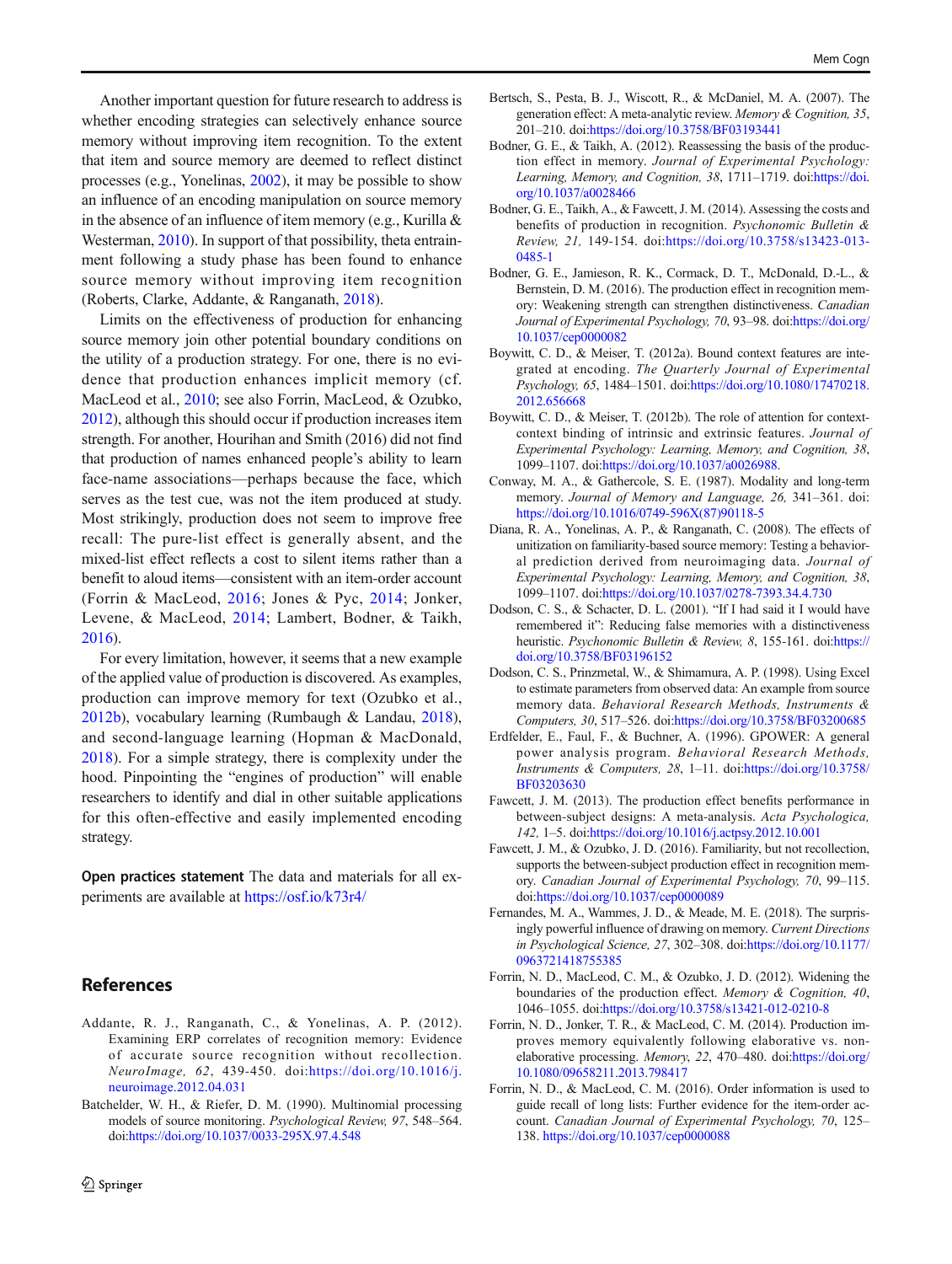- <span id="page-12-0"></span>Forrin, N. D., Groot, B., & MacLeod, C. M. (2016). The d-prime directive: Assessing costs and benefits in recognition by dissociating mixed-list false alarm rates. Journal of Experimental Psychology: Learning, Memory, and Cognition, 42, 1090-1111. doi[:https://doi.](https://doi.org/10.1037/xlm0000214) [org/10.1037/xlm0000214](https://doi.org/10.1037/xlm0000214)
- Gathercole, S. E., & Conway, M. A. (1988). Exploring long-term modality effects: Vocalization leads to best retention. Memory & Cognition, 16, 110–119. doi[:https://doi.org/10.3758/BF03213478](https://doi.org/10.3758/BF03213478)
- Hopman, E. W. M., & MacDonald, M. C. (2018). Production practice during language learning improves comprehension. Psychological Science, 29, 961–971. doi:[https://doi.org/10.1177/](https://doi.org/10.1177/0956797618754486) [0956797618754486](https://doi.org/10.1177/0956797618754486)
- Hourihan, K. L., & Churchill, L. A. (2020). Production of picture names improves picture recognition. Canadian Journal of Experimental Psychology, 74, 35–43. doi:<https://doi.org/10.1037/cep0000185>
- Huff, M. J., Bodner, G. E., & Fawcett, J. M. (2015). Effects of distinctive encoding on correct and false memory: A meta-analytic review of costs and benefits and their origins in the DRM paradigm. Psychonomic Bulletin & Review, 22, 349–365. doi[:https://doi.org/](https://doi.org/10.3758/s13423-014-0648-8) [10.3758/s13423-014-0648-8](https://doi.org/10.3758/s13423-014-0648-8)
- Huff, M. J., Bodner, G. E., & Gretz, M. R. (2019). Distinctive encoding of a subset of DRM lists yields benefits, but also costs and spillovers. Psychological Research. Advance online publication. doi[:https://](https://doi.org/10.1007/s00426-019-01241-) [doi.org/10.1007/s00426-019-01241-](https://doi.org/10.1007/s00426-019-01241-)
- Johnson, M. K., Hashtroudi, S., & Lindsay, D. S. (1993). Source monitoring. Psychological Bulletin, 114, 3-28. doi:[https://doi.org/10.](https://doi.org/10.1037/0033-2909.114.1.3) [1037/0033-2909.114.1.3](https://doi.org/10.1037/0033-2909.114.1.3)
- Jones, A. C., & Pyc, M. A. (2014). The production effect: Costs and benefits in free recall. Journal of Experimental Psychology: Learning, Memory, and Cognition, 40, 300–305. [https://doi.org/](https://doi.org/10.1037/a0033337) [10.1037/a0033337](https://doi.org/10.1037/a0033337)
- Jonker, T. R., Levene, M., & MacLeod, C. M. (2014). Testing the itemorder account of design effects using the production effect. Journal of Experimental Psychology: Learning, Memory, and Cognition, 40, 441–448. doi[:https://doi.org/10.1037/a0034977](https://doi.org/10.1037/a0034977)
- Kroneisen, M., & Bell, R. (2018). Remembering the place with the tiger: Survival processing can enhance source memory. Psychonomic Bulletin & Review, 25, 667–673. doi[:https://doi.org/10.3758/](https://doi.org/10.3758/s13423-018-1431-z) [s13423-018-1431-z](https://doi.org/10.3758/s13423-018-1431-z)
- Kurilla, B. P., & Westerman, D. L. (2010). Source memory for unidentified stimuli. Journal of Experimental Psychology: Learning, Memory, and Cognition, 36, 398–410. doi[:https://doi.org/10.1037/](https://doi.org/10.1037/a0018279) [a0018279](https://doi.org/10.1037/a0018279)
- Lambert, A. M., Bodner, G. E., & Taikh, A. (2016). The production effect in long-list recall: In no particular order? Canadian Journal of Experimental Psychology, 70, 165–176. doi:[https://doi.org/10.](https://doi.org/10.1037/cep0000086) [1037/cep0000086](https://doi.org/10.1037/cep0000086)
- MacLeod, C. M., & Bodner, G. E. (2017). The production effect in memory. Current Directions in Psychological Science, 26, 390–395. doi: <https://doi.org/10.1177/0963721417691356>
- MacLeod, C. M., Gopie, N., Hourihan, K. L., Neary, K. R., & Ozubko, J. D. (2010). The production effect: Delineation of a phenomenon. Journal of Experimental Psychology: Learning, Memory, and Cognition, 36, 671–685. doi:<https://doi.org/10.1037/a0018785>
- MacLeod, C. M., Pottruff, M. M., Forrin, N. D., & Masson, M. E. J. (2012). The next generation: The value of reminding. Memory & Cognition, 40, 693–702. doi[:https://doi.org/10.3758/s13421-012-](https://doi.org/10.3758/s13421-012-0182-8) [0182-8](https://doi.org/10.3758/s13421-012-0182-8)
- Macmillan, N. A., & Creelman, C. D. (1991). Detection theory: A user's guide. New York, NY: Cambridge University Press.
- Masson, M. E. J. (2011). A tutorial on a practical Bayesian alternative to null-hypothesis significance testing. Behavioral Research, 43, 679– 690. doi[:https://doi.org/10.3758/s13428-010-0049-5](https://doi.org/10.3758/s13428-010-0049-5)
- Mather, M. (2007). Emotional arousal and memory binding: An objectbased framework. Perspectives in Psychological Science, 2, 33–52. doi:<https://doi.org/10.1111/j.1745.6916.2007.00028.x>
- McCurdy, M. P., Leach, R. C., & Leshikar, E. C. (2017). The generation effect revisited: Fewer generation constraints enhances item and context memory. Journal of Memory and Language, 92, 202–216. doi:<https://doi.org/10.1016/j.jml.2016.06.0070>
- McDonough, I. M., & Gallo, D. A. (2012). Illusory expectations can affect retrieval-monitoring accuracy. Journal of Experimental Psychology: Learning, Memory, and Cognition, 38, 391–404. <https://doi.org/10.1037/a0025548>
- Meiser, T., & Bröder, A. (2002). Memory for multidimensional source information. Journal of Experimental Psychology: Learning, Memory, and Cognition, 28, 116–137. doi[:https://doi.org/10.1037/](https://doi.org/10.1037/0278-7393.28.1.116) [0278-7393.28.1.116](https://doi.org/10.1037/0278-7393.28.1.116)
- Misirlisoy, M., Tanyas, H., & Atalay, N. B. (2019). Does survival context enhance memory for source? A within-subjects comparison. Memory, 27, 781–791. doi[:https://doi.org/10.1080/09658211.2019.](https://doi.org/10.1080/09658211.2019.1566928) [1566928](https://doi.org/10.1080/09658211.2019.1566928)
- Mueller, M. L., Dunlosky, J., Tauber, S. K., & Rhodes, M. G. (2014). The font-size effect on judgments of learning: Does it exemplify fluency effects or reflect people's beliefs about memory? Journal of Memory and Language, 70, 1–12. <https://doi.org/10.1016/j.jml.2013.09.007>
- Mulligan, N. W. (2004). Generation and memory for contextual detail. Journal of Experimental Psychology: Learning, Memory, and Cognition, 30, 838–855. doi[:https://doi.org/10.1037/0878-7393.30.](https://doi.org/10.1037/0878-7393.30.4.838) [4.838](https://doi.org/10.1037/0878-7393.30.4.838)
- Mulligan, N. W. (2011). Generation disrupts memory for intrinsic context but not extrinsic context. The Quarterly Journal of Experimental Psychology, 64, 1543–1562. doi[:https://doi.org/10.1080/17470218.](https://doi.org/10.1080/17470218.2011.562980) [2011.562980](https://doi.org/10.1080/17470218.2011.562980)
- Mulligan, N. W., Lozito, J. P., & Rosner, Z. A. (2006). Generation and context memory. Journal of Experimental Psychology: Learning, Memory, and Cognition, 32, 836–846. doi[:https://doi.org/10.1037/](https://doi.org/10.1037/0278-7393.32.4.836) [0278-7393.32.4.836](https://doi.org/10.1037/0278-7393.32.4.836)
- Mulligan, N. W., Besken, M., & Peterson, D. (2010). Remember-know and source memory instructions can qualitatively change old-new recognition accuracy: The modality-match effect in recognition memory. Journal of Experimental Psychology: Learning, Memory, and Cognition, 36, 558–566. doi[:https://doi.org/10.1037/a0018408](https://doi.org/10.1037/a0018408)
- Murnane, K., & Bayan, U. J. (1996). An evaluation of empirical measures of source identification. Memory & Cognition, 24, 417–428. doi: <https://doi.org/10.3758/BF03200931>
- Nieznański, M. (2011). Generation difficulty and memory for source. The Quarterly Journal of Experimental Psychology, 64, 1593–1608. doi: <https://doi.org/10.1080/17470218.2011.566620>
- Nieznański, M. (2012). Effects of generation on source memory: A test of the resource tradeoff versus processing hypothesis. Journal of Cognitive Psychology, 24, 765–780. doi:[https://doi.org/10.1080/](https://doi.org/10.1080/20445911) [20445911](https://doi.org/10.1080/20445911)
- Nieznański, M. (2014). Context reinstatement and memory for intrinsic versus extrinsic context: The role of item generation at encoding or retrieval. Scandinavian Journal of Psychology, 55, 409–419. doi: <https://doi.org/10.1111/sjop.12153>
- Overman, A. A., Richard, A. G., & Stephens, J. D. W. (2017). A positive generation effect on memory for auditory context. Psychonomic Bulletin & Review, 24, 944–949. doi[:https://doi.org/10.3758/](https://doi.org/10.3758/s13423-016-1169.4) [s13423-016-1169.4](https://doi.org/10.3758/s13423-016-1169.4)
- Ozubko, J. D., & MacLeod, C. M. (2010). The production effect in memory: Evidence that distinctiveness underlies the benefit. Journal of Experimental Psychology: Learning, Memory, and Cognition, 36, 1543–1547. doi[:https://doi.org/10.1037/a0020604](https://doi.org/10.1037/a0020604)
- Ozubko, J. D., Gopie, N., & MacLeod, C. M. (2012a). Production benefits both recollection and familiarity. Memory & Cognition, 40, 326–338. doi[:https://doi.org/10.3758/s13421-011-0165-1](https://doi.org/10.3758/s13421-011-0165-1)
- Ozubko, J. D., Hourihan, K. L., & MacLeod, C. M. (2012b). Production benefits learning: The production effect endures and improves memory for text. Memory, 20, 717–727. doi[:https://doi.org/10.1080/](https://doi.org/10.1080/09658211.2012.699070) [09658211.2012.699070](https://doi.org/10.1080/09658211.2012.699070)